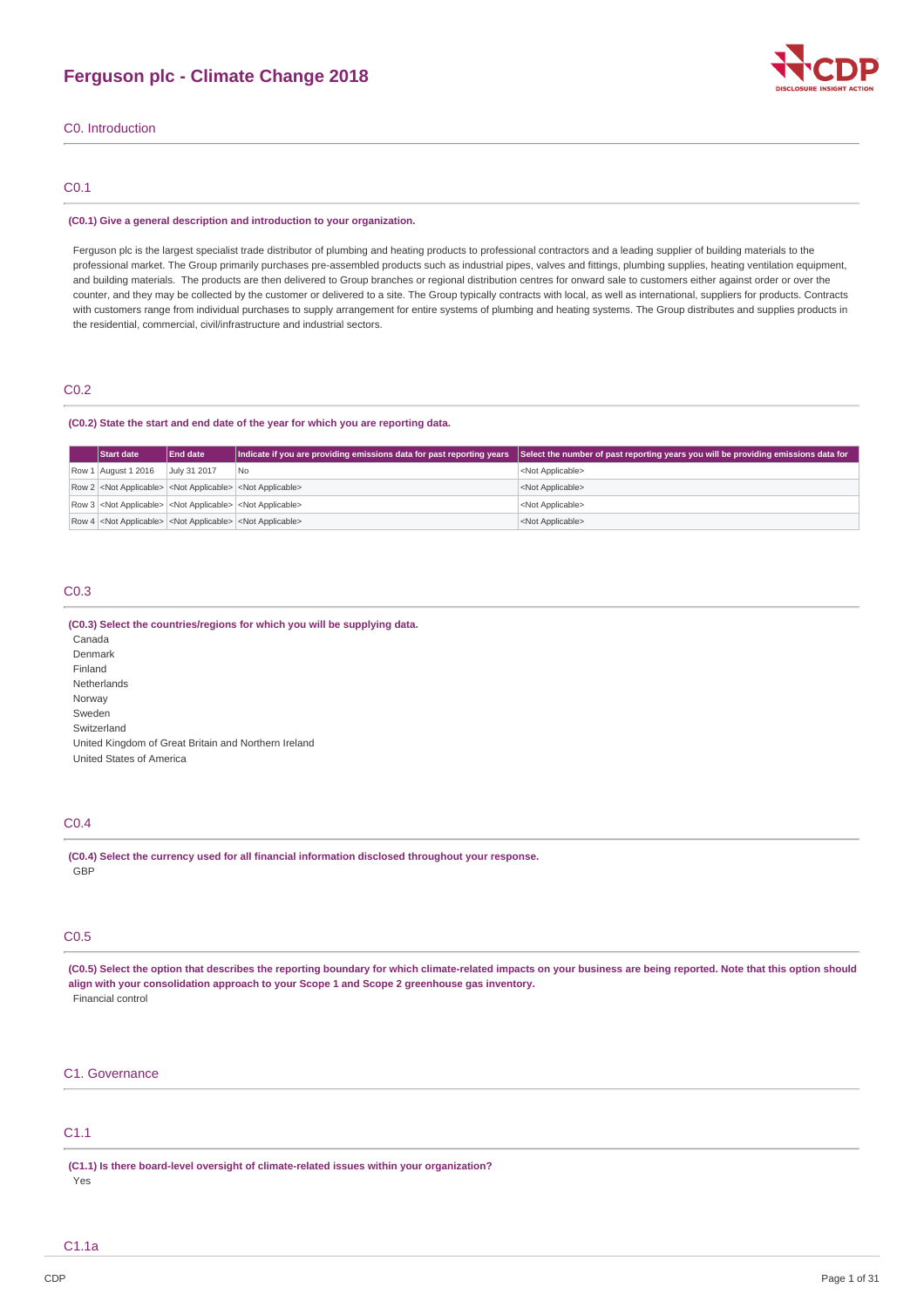## **(C1.1a) Identify the position(s) of the individual(s) on the board with responsibility for climate-related issues.**

| individual(s) | Position of Please explain                                                                                                                                                                                      |
|---------------|-----------------------------------------------------------------------------------------------------------------------------------------------------------------------------------------------------------------|
| Other C-      | During this specific time period (FY17), Sustainability reported to the Group General Counsel, Richard Shoylekov. Following a re-brand and re-organization of the business, Chief Marketing Officer,            |
|               | Suite Officer   Mike Brooks succeeded Shoylekov in this role. He is now the corporate officer with the responsibility for sustainability and climate-related issues. He is a member of the Executive Leadership |
|               | Committee (http://www.ferqusonplc.com/en/who-we-are/our-leadership/executive-committee.html#item8) and serves on the newly created Sustainability Leadership Council.                                           |

# C1.1b

**(C1.1b) Provide further details on the board's oversight of climate-related issues.**

| Frequency with which climate-related issues<br>are a scheduled agenda item | Governance mechanisms into which climate-related issues Please explain<br>are integrated                                                                                                  |                                                                                                                                                    |
|----------------------------------------------------------------------------|-------------------------------------------------------------------------------------------------------------------------------------------------------------------------------------------|----------------------------------------------------------------------------------------------------------------------------------------------------|
| Scheduled - some meetings                                                  | Reviewing and quiding risk management policies<br>Setting performance objectives<br>Monitoring and overseeing progress against goals and targets<br>for addressing climate-related issues | The Board has set targets for Ferguson plc's carbon and waste performance, and receives<br>updates three times a year regarding Group performance. |

# C1.2

(C1.2) Below board-level, provide the highest-level management position(s) or committee(s) with responsibility for climate-related issues.

| Name of the position(s) and/or committee(s) | Responsibility                                                      | Frequency of reporting to the board on climate-related issues |  |
|---------------------------------------------|---------------------------------------------------------------------|---------------------------------------------------------------|--|
| Sustainability committee                    | Both assessing and managing climate-related risks and opportunities | Ouarterly                                                     |  |
| Environment/ Sustainability manager         | Both assessing and managing climate-related risks and opportunities | Quarterly                                                     |  |

# C1.2a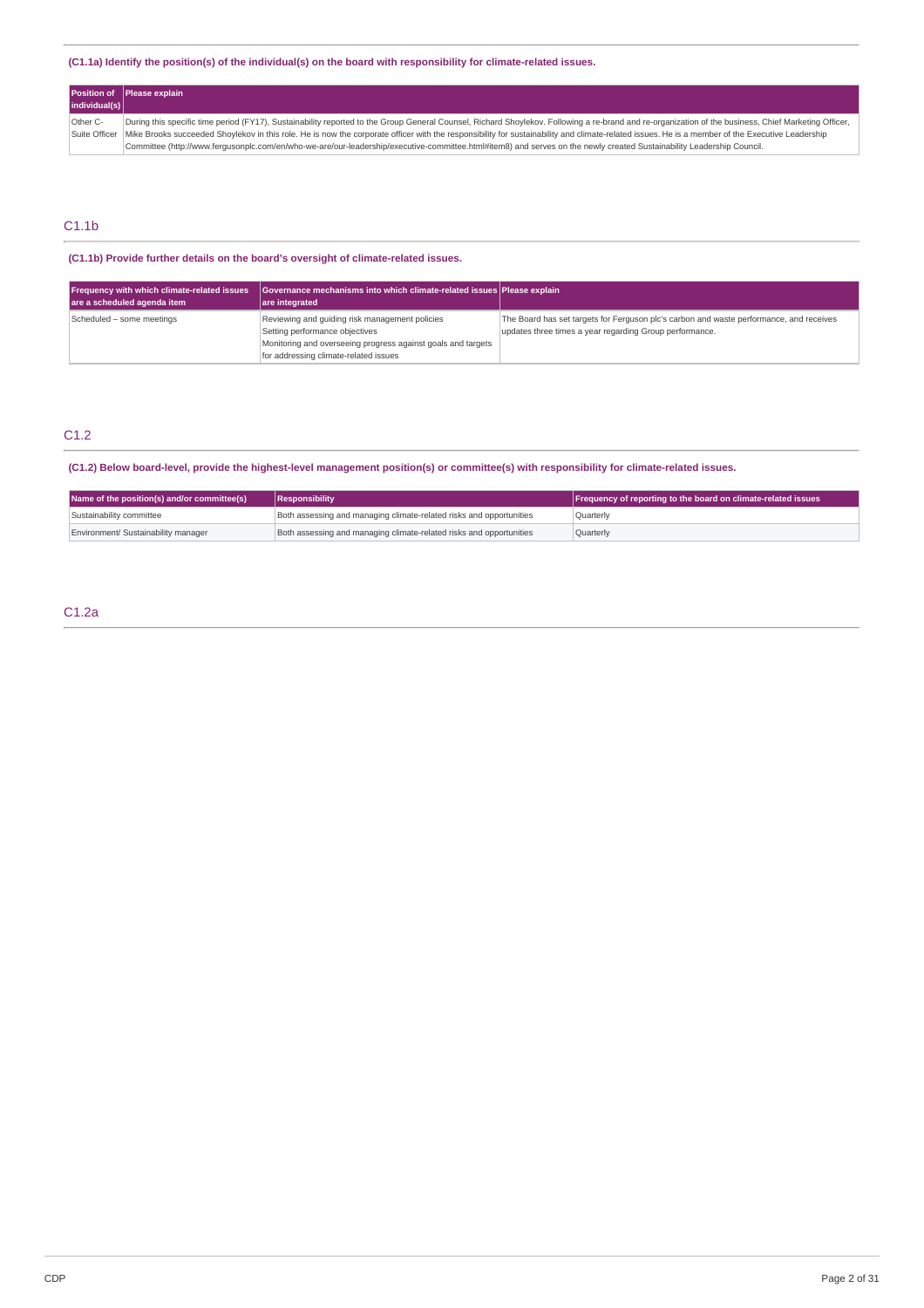### (C1.2a) Describe where in the organizational structure this/these position(s) and/or committees lie, what their associated responsibilities are, and how climate**related issues are monitored.**

As reported in C1.1a, sustainability reports into the Chief Marketing Officer (CMO), who is a member of the Executive Leadership Team.

In addition to this leadership, a cross-functional executive steering committee has been established, which oversees organizational performance on sustainability goals and objectives. The committee, which meets quarterly, includes the COO, CIO, CFO, CHRO, CLO, CMO, SVP of Business Development, SVP of Supply Chain, and VP of Communications and Public Relations. This group reviews metrics including carbon performance, waste performance, customer inquiries, shareholder inquiries, and receives project updates. Critically, the members of this committee also participate on the Risk Committee and the Financial Review Committee, which approve all capital expenditures. Sustainability risks are evaluated with other corporate risks and incorporated onto the company's Risk Register as appropriate. We report publicly on our Risk Management in both our Annual Report of Accounts and website. Our principal risks include sustainability issues such as Health & Safety and Talent management and retention: http://www.fergusonplc.com/en/investors-and-media/risk-management.html. In addition to these internal controls, the Sustainability Leadership Council reviews external reporting indices including MSCI, CDP and Ecovadis scoring.

Each primary geographic area of the business has also formed Sustainability Action Teams, which not only provide data for reporting, but also propose projects to improve sustainability performance. Members of the Sustainability Action Teams include the Hazardous Waste Manager for each region, Procurement Managers responsible for energy and waste procurement, Fleet Manager, Outsourced Transportation Manager, Travel Manager, Logistics Manager, Real Estate and Facilities Manager, the Philanthropy Manager and the Diversity and Inclusion Manager.

Climate-related issues are also monitored by the Director of Security, who leads efforts for disaster response throughout the company, and works directly with the Group Head of Risk Management to ensure that business continuity and resiliency strategies are in place.

## C1.3

(C1.3) Do you provide incentives for the management of climate-related issues, including the attainment of targets? Yes

#### C1.3a

**(C1.3a) Provide further details on the incentives provided for the management of climate-related issues.**

**Who is entitled to benefit from these incentives?** Environment/Sustainability manager

**Types of incentives** Monetary reward

**Activity incentivized** Emissions reduction project

#### **Comment**

Ferguson plc's Head of Sustainability had a bonusable objective in the year under review regarding performance against carbon and waste goals.

**Who is entitled to benefit from these incentives?** Other, please specify (All employees at Stark, Denmark)

**Types of incentives** Recognition (non-monetary)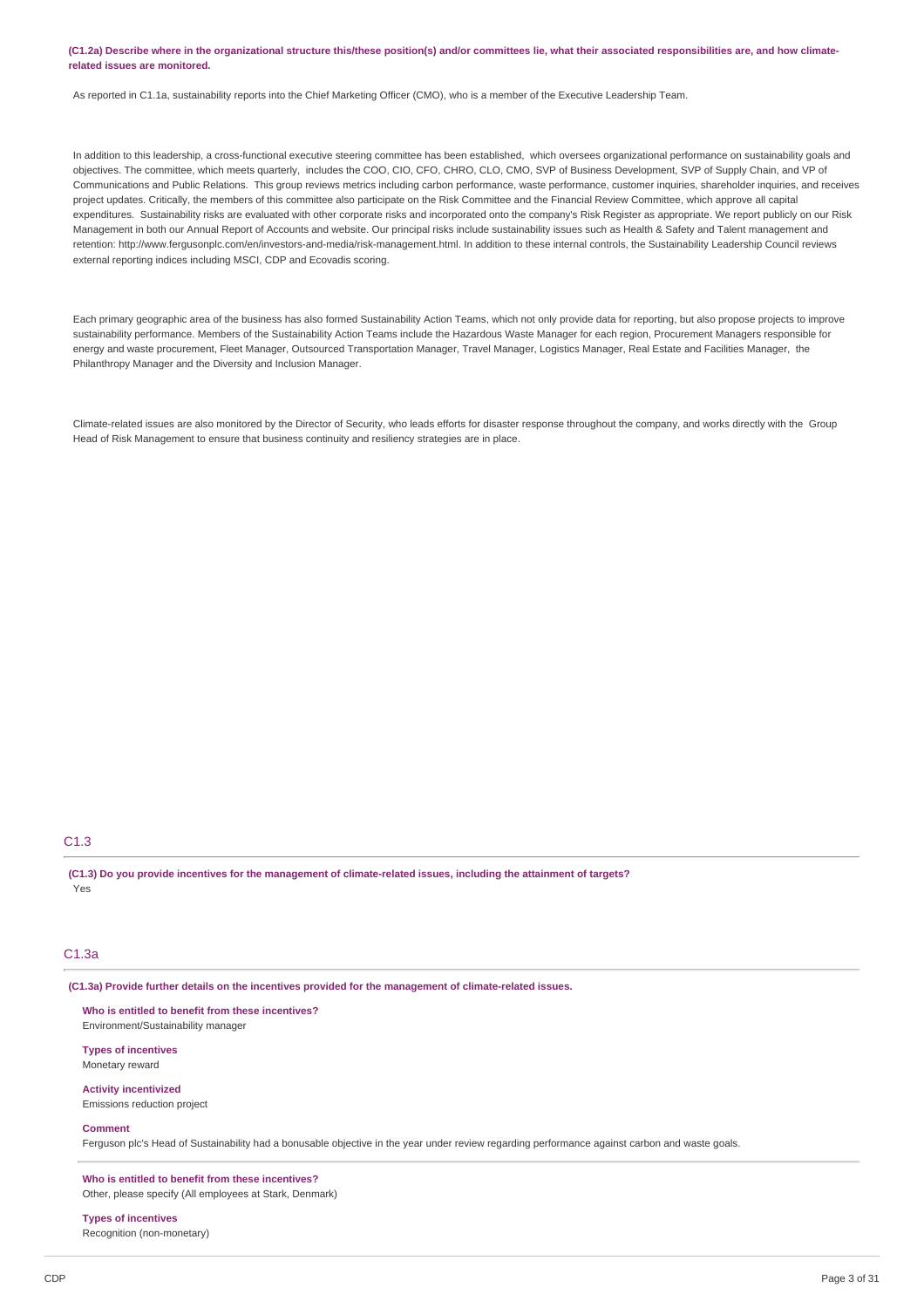#### **Activity incentivized**

Behavior change related indicator

## **Comment**

Continued ranking of waste handling costs by branch to increase waste sorting and reduce waste generation.

# **Who is entitled to benefit from these incentives?**

Environment/Sustainability manager

# **Types of incentives**

Monetary reward

# **Activity incentivized**

Emissions reduction target

#### **Comment**

The Environmental Business Partner at DT Group (in Ferguson plc's Nordic region) has bonusable objectives regarding the achievement of environmental performance targets.

### **Who is entitled to benefit from these incentives?** Other, please specify (Sales Managers at Wolseley UK)

**Types of incentives**

## Monetary reward

**Activity incentivized**

Efficiency target

# **Comment**

Wolseley UK employs a team of Renewables Sales Managers who are specifically targeted and rewarded on development of sales of low-carbon products.

# **Who is entitled to benefit from these incentives?**

Other, please specify (All employees at Beijer)

## **Types of incentives**

Recognition (non-monetary)

### **Activity incentivized**

Behavior change related indicator

#### **Comment**

All employees have received environmental education including energy efficiency, waste management, chemical usage, etc. in order to raise awareness and improve behaviours. The employees receive recognition for their improved behaviors.

## **Who is entitled to benefit from these incentives?**

Business unit manager

### **Types of incentives** Monetary reward

### **Activity incentivized** Efficiency target

## **Comment**

Wasco, in the Netherlands, employs a Business Unit Manager for Sustainable products who is targeted and rewarded on development of sales of low-carbon products.

## **Who is entitled to benefit from these incentives?** Other, please specify (Auto-allowance recipients at Ferguson)

**Types of incentives**

Monetary reward

### **Activity incentivized** Behavior change related indicator

# **Comment**

All employees at Ferguson who receive an auto-allowance can receive an increased allowance per month for driving vehicles that achieve at least 30 miles per gallon and meet Ferguson's vehicle standards.

## C2. Risks and opportunities

# C2.1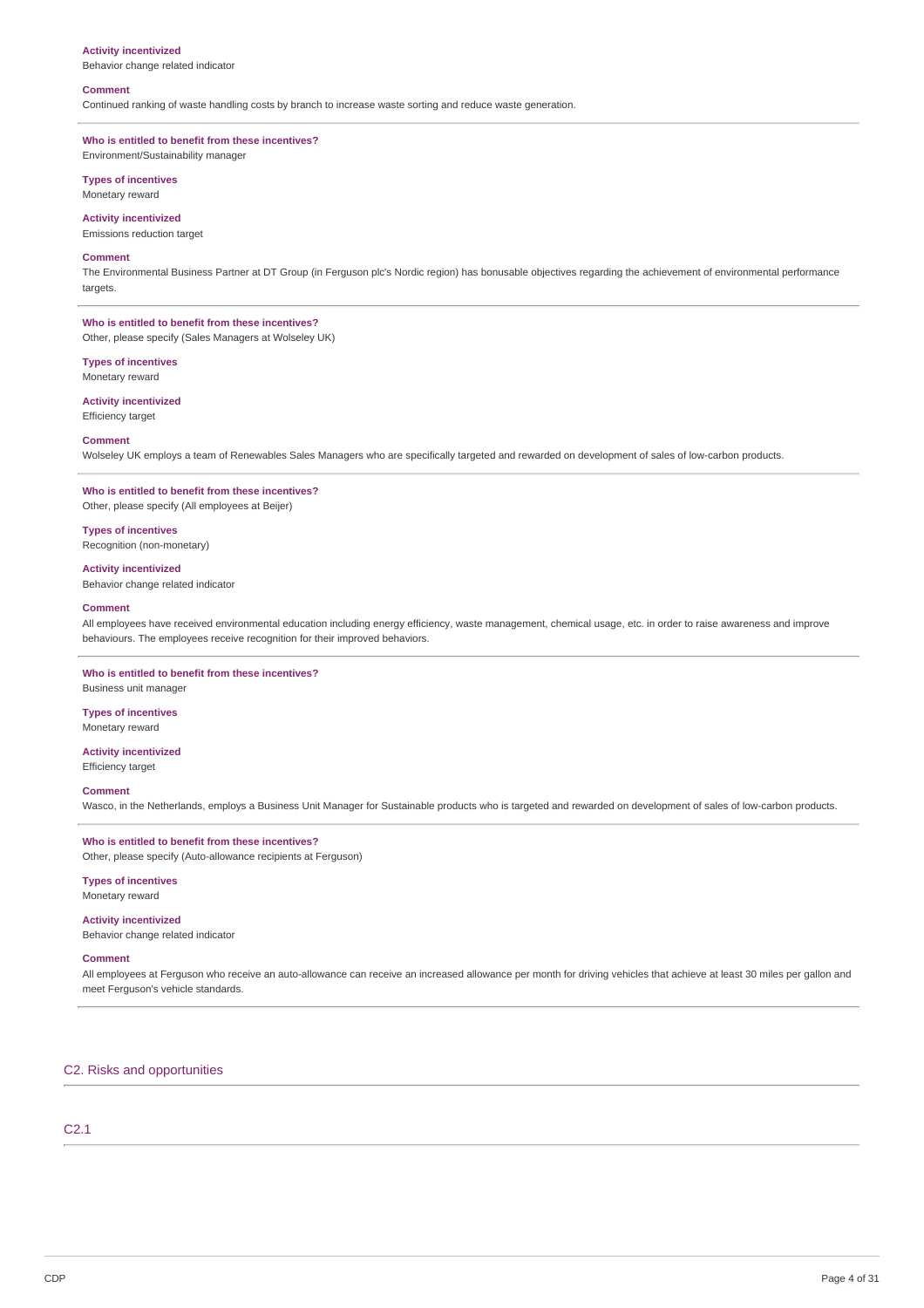#### **(C2.1) Describe what your organization considers to be short-, medium- and long-term horizons.**

|                                                                                            | <b>From (years)</b>                                                                                               | To (years) | I Comment                                              |  |
|--------------------------------------------------------------------------------------------|-------------------------------------------------------------------------------------------------------------------|------------|--------------------------------------------------------|--|
| Short-term                                                                                 | Each area of the business has a Strategic Plan, and also has Business Risks evaluated with a 3 year time horizon. |            |                                                        |  |
| Medium-term                                                                                |                                                                                                                   |            | Medium-term is described at 3-5 years at Ferguson plc. |  |
| As our business is always changing, long-term is considered 5-10 years.<br>10<br>Long-term |                                                                                                                   |            |                                                        |  |

## C<sub>2.2</sub>

(C2.2) Select the option that best describes how your organization's processes for identifying, assessing, and managing climate-related issues are integrated into **your overall risk management.**

Integrated into multi-disciplinary company-wide risk identification, assessment, and management processes

# C2.2a

(C2.2a) Select the options that best describe your organization's frequency and time horizon for identifying and assessing climate-related risks.

|       | <b>Frequency of monitoring</b> | How far into the future are risks considered? | Comment                                                     |
|-------|--------------------------------|-----------------------------------------------|-------------------------------------------------------------|
| Row 1 | Six-monthly or more frequently | २ to 6 years                                  | Over 80 standard risk types are evaluated over this period. |

## $C2.2<sub>b</sub>$

### **(C2.2b) Provide further details on your organization's process(es) for identifying and assessing climate-related risks.**

Ferguson plc operates a multi-disciplinary company-wide risk management process covering strategic, operational, financial and legal/regulatory risks. There are over 80 standard risk types. This includes, for example, changes in customer behavior, changes in taxes and regulations and natural catastrophe/ weather related risk exposures.

At both Ferguson plc and operating company level, risks of all types are reviewed and scored by impact on the company (financial, reputational, operational or health & safety impacts) and likelihood of occurrence.

The company-level assessment does include considerations of key assets, primarily key distribution centres and IT systems. In addition, approximately 20-25 of these key sites are subject to individual risk assessments for natural catastrophe and other physical risks each year.

Businesses and Group functions submit risk reports approximately one month ahead of the March and September Audit Committee meetings. Risks are first assessed on a 'gross' basis (i.e. pre-control) by multiplying probability and impact. Scores are selected using predefined scales. This multiplication of probably by impact gives a gross risk rating from 1 up to a maximum score of 25. Risks are plotted on a heatmap to provide a summary view. For each risk, a control effectiveness rating is then applied to reduce the gross risk is linked with the level of current controls in place. Applying the control rating to the gross risk gives the net risk score. Once received, risk reports are consolidated by the Group Head of Risk and Compliance. They are then analysed with Group functions to produce draft scores for each of the principal Group risks. These scores (and prioritisation) are then discussed with members of the Executive Committee at a risk review meeting before being submitted to the Audit Committee for its consideration. To date, risk assessments have been qualitative in nature, based on discussion and experience and using the scales above as guidance.

## C2.2c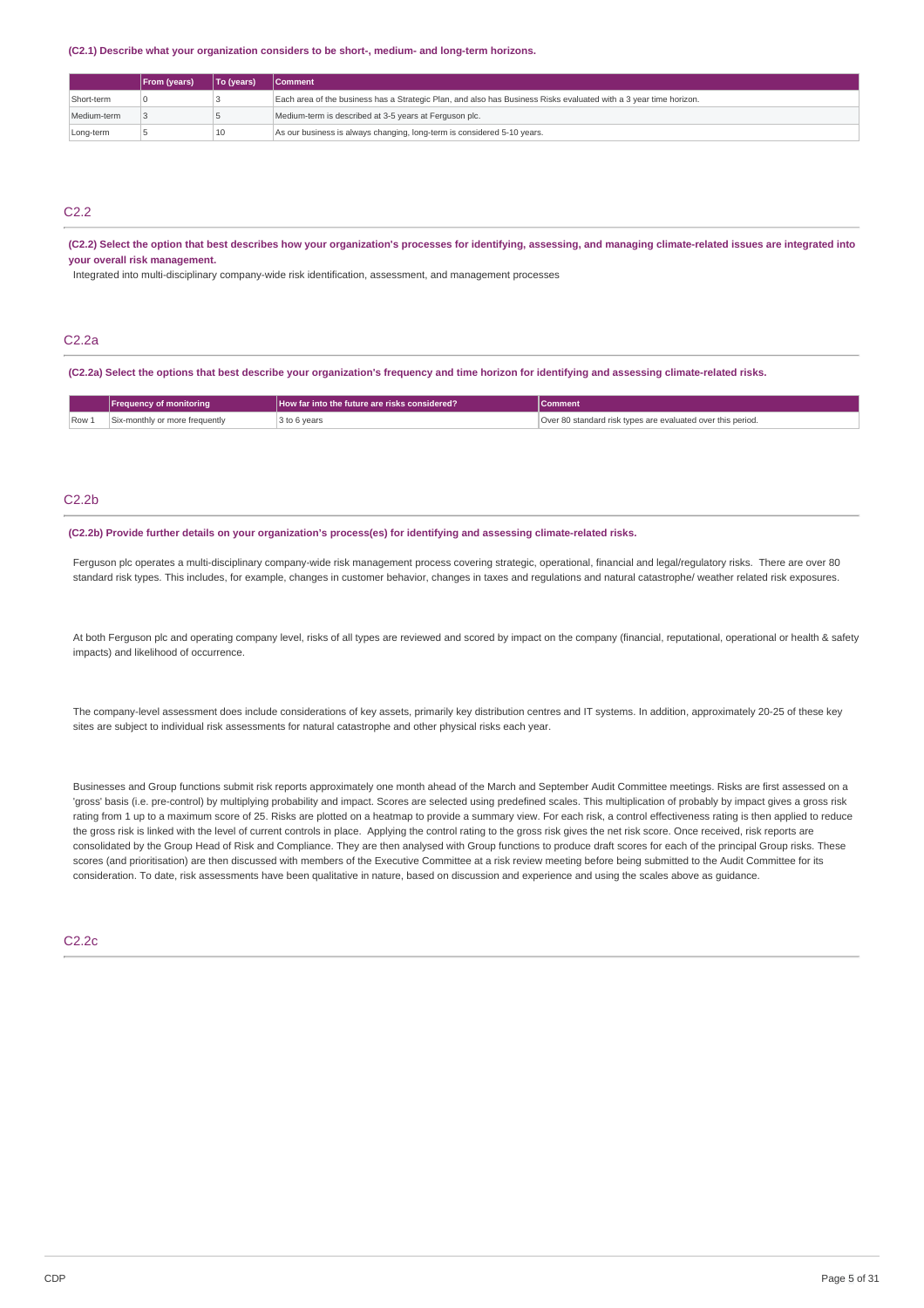#### **(C2.2c) Which of the following risk types are considered in your organization's climate-related risk assessments?**

|                        | &<br>inclusion                     | Relevance Please explain                                                                                                                                                                                                                                                                                                                                                                                                                                                                                                                                                                                                                                                                                                                                                                                                                                                                                                                      |
|------------------------|------------------------------------|-----------------------------------------------------------------------------------------------------------------------------------------------------------------------------------------------------------------------------------------------------------------------------------------------------------------------------------------------------------------------------------------------------------------------------------------------------------------------------------------------------------------------------------------------------------------------------------------------------------------------------------------------------------------------------------------------------------------------------------------------------------------------------------------------------------------------------------------------------------------------------------------------------------------------------------------------|
| Current<br>regulation  | Relevant.<br>always<br>included    | The Group's operations are affected by various statutes, regulations and standards in the countries and markets in we conduct business. We always evaluate the impact of current<br>requlations concerning climate change, waste reduction, and environmental compliance.                                                                                                                                                                                                                                                                                                                                                                                                                                                                                                                                                                                                                                                                     |
| Emerging<br>regulation | Relevant,<br>sometimes<br>included | The Group's operations are affected by various statutes, regulations and standards in the countries and markets in which we conduct business. The amount of such regulation and the<br>penalties can vary. We closely monitor proposed requlations and policy developments regarding climate change, waste reduction and environmental compliance.                                                                                                                                                                                                                                                                                                                                                                                                                                                                                                                                                                                            |
| Technology             | Relevant.<br>always<br>included    | New competitors and technology were the highest identified risk in our Annual Report of Accounts 2017.                                                                                                                                                                                                                                                                                                                                                                                                                                                                                                                                                                                                                                                                                                                                                                                                                                        |
| Legal                  | Relevant.<br>always<br>included    | The Group's operations are affected by various legal considerations in the countries and markets where we conduct business. We always evaluate the impact of current regulations<br>concerning climate change, waste reduction, and environmental compliance.                                                                                                                                                                                                                                                                                                                                                                                                                                                                                                                                                                                                                                                                                 |
| Market                 | Relevant,<br>always<br>included    | The Group's operations are affected by various market considerations where we conduct business.                                                                                                                                                                                                                                                                                                                                                                                                                                                                                                                                                                                                                                                                                                                                                                                                                                               |
| Reputation             | Relevant,<br>always<br>included    | Ferguson plc is exposed to reputational risk if the company is judged as not engaging effectively with sustainability and climate change. While the Group is not engaged in a high<br>regulated industry, it is subject to laws governing businesses generally, including laws related to land usage, the environment, and transportation. A breach of any legal or regulatory<br>requirement could result in damage to the Company's reputation with our customers and wider stakeholders.                                                                                                                                                                                                                                                                                                                                                                                                                                                   |
| Acute<br>physical      | Relevant.<br>always<br>included    | Our Business Continuity planning includes response plans for the acute physical risks of climate change. Changes in precipitation extremes and droughts could significantly impact our<br>operations. We supply 1 million customers with over 1 million products carefully sourced from over 44,000 trade suppliers. Product availability is vitally important to our business so a<br>highly efficient distribution network is key to delivering on our customers' needs. The are instances where changes in precipitation patterns could cause significant physical damage to<br>property and stock held in our locations. Changes in precipitation patterns could also lead to interruptions to Ferguson plc's business operations by restricting our delivery service levels.<br>Unusual weather patterns can also affect the wider supply chain, which can negatively affect the supply of inventory and other services to our business. |
| Chronic<br>physical    | Relevant.<br>always<br>included    | Our company includes climate change on our risk register and examines the chronic physical impacts of climate change in our business continuity planning.                                                                                                                                                                                                                                                                                                                                                                                                                                                                                                                                                                                                                                                                                                                                                                                     |
| Upstream               | Relevant,<br>sometimes<br>included | We work with our suppliers when possible to include climate risk planning.                                                                                                                                                                                                                                                                                                                                                                                                                                                                                                                                                                                                                                                                                                                                                                                                                                                                    |
| Downstream Relevant.   | sometimes<br>included              | We include our customers in our climate change reporting and offer a range of products to help our customers meet their goals.                                                                                                                                                                                                                                                                                                                                                                                                                                                                                                                                                                                                                                                                                                                                                                                                                |

## C2.2d

## **(C2.2d) Describe your process(es) for managing climate-related risks and opportunities.**

The Company's strategy combines a top-down resource allocation process with a strong emphasis on bottom-up, local business unit strategies. Climate change is integrated into these local business strategies as one of a number of factors. For example, sustainable building product opportunities and environmental targets were formally part of the agenda for the Board's strategic planning meetings for 2014-2017. Where it is considered, the primary drivers are the need to capitalise on market opportunities presented by climate change and the publicly stated desire to reduce carbon emissions. Market opportunities primarily relate to the development of new business revenues from energyefficient, sustainable or renewable energy products. Example of such products include low flow products, programmable thermostats, high efficiency lighting fixtures, energy efficient boilers and ground source heat pumps.

In some of our businesses, specific revenue and profit based targets have been set regarding the sale of high efficiency products, which represent a driver of growth for these businesses. For other areas of our business, new product development has offered an opportunity for growth. For example, Ferguson developed a PROFLO Greenlee toilet that not only meets WaterSense standards, but also has an ultra high efficiency MaP rating while only using 0.8 gallons per flush (the lowest in the market for gravity fed toilets). Ferguson has also developed a "green choice" product label that is available on our website and allows consumers to filter for energy efficient or low flow products.

All businesses have targets to reduce their carbon emissions and waste sent to landfill. These business-level targets are aggregated to Group-level targets which are published in the Annual Report. Ferguson plc has implemented the ISO 14001 environmental management system across the full business in Sweden and some locations in Wolseley UK.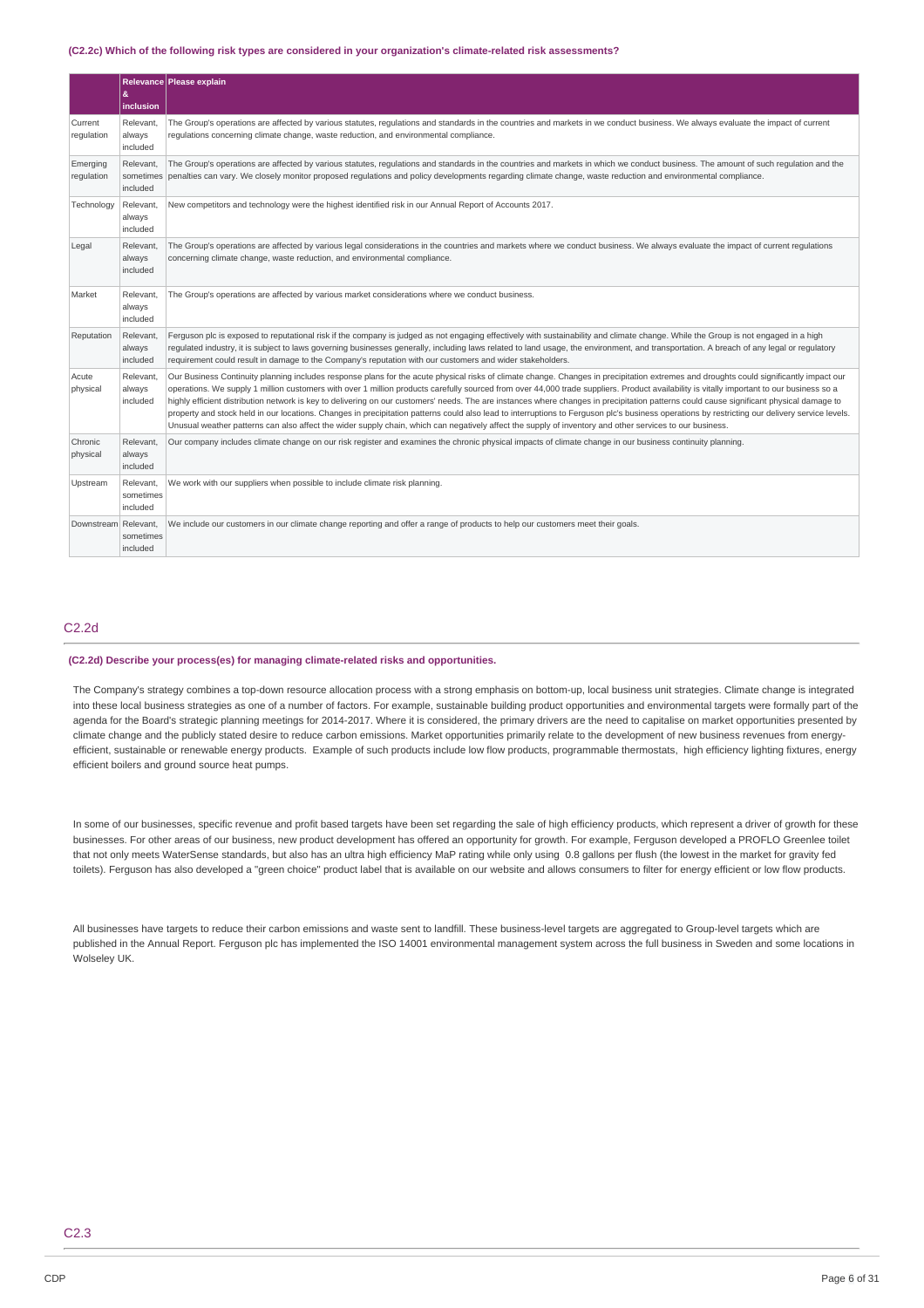# C2.3a

(C2.3a) Provide details of risks identified with the potential to have a substantive financial or strategic impact on your business.

**Identifier**

Risk 1

**Where in the value chain does the risk driver occur?**

Direct operations

**Risk type** Transition risk

#### **Primary climate-related risk driver**

Policy and legal: Increased pricing of GHG emissions

#### **Type of financial impact driver**

Policy and legal: Increased operating costs (e.g., higher compliance costs, increased insurance premiums)

## **Company- specific description**

Risk of increased cost of energy consumption through carbon taxes and fuel taxes, across the regions in which we operate, leading to reduced profit margins. These may result from country/region specific implementation of international agreements (such as the Paris Climate Agreement) or local regulations. For example, the Climate Change Levy on consumption and the Carbon Reduction Commitment "tax" in the UK.

**Time horizon**

Current

## **Likelihood**

About as likely as not

**Magnitude of impact**

Low

#### **Potential financial impact** 3000000

### **Explanation of financial impact**

Estimate up to £3 million across the Group as a whole, based on existing taxes (such as the Carbon Reduction Commitment). If we were to incur increased taxes of 5% across all fuel and energy consumed within the Group this could result in additional tax burden of £6 million.

#### **Management method**

We have reduction targets in place to minimise potential cost increases. Each business is one year into the five year targets for carbon and waste reduction and are taking steps to increase the percentage of waste that is diverted from the landfill. At a Group level, our targets for 2021 are a 10 percent reduction in carbon, a 15 percent reduction in waste (both per £m revenue). To ensure we meet our reduction targets, we invest in energy efficiency measures. For example, opened in 2015, Ferguson's Distribution Center in Coxsackie, NY is LEED certified. LEED, which stands for Leadership in Energy and Environmental Design, is a green building certification that is awarded to facilities that meet certain energy efficiency standards. The DCs have been installed with equipment that provides cost savings and allows it to operation more efficiently. This includes high-efficiency battery chargers for the fork-lift trucks, LED lighting, motion-sensor taps, and skylights to increase natural light.

## **Cost of management**

10000000

#### **Comment**

The main cost of managing this risk related to energy efficiency and carbon reduction initiatives, for example, lighting improvement programmes, fleet upgrades, and routing programmes such as telematics. Each year, an estimated £10 million is spent on such initiatives.

#### **Identifier** Risk 2

**Where in the value chain does the risk driver occur?** Direct operations

**Risk type** Transition risk

# **Primary climate-related risk driver**

Policy and legal: Other

**Type of financial impact driver** Other, please specify (Envr. Regulations including planning)

# **Company- specific description**

Risk of increased environmental regulations relating to, for examples, planning laws for new sites, air pollution restrictions for distribution vehicles, and/or mandatory environmental audits of existing sites (E.g. ESOS in the U.K.). These would not only impact our Group operations, but also those of our customers, which could potentially slow demand for our products. While the Group is not engaged in a highly regulated industry, it is subject to the laws governing businesses generally, including laws related to land usage, the environment, and transportation. A breach of any legal or regulatory requirement could result in significant fines and penalties.

#### **Time horizon**

Short-term

**Likelihood** More likely than not

**Magnitude of impact**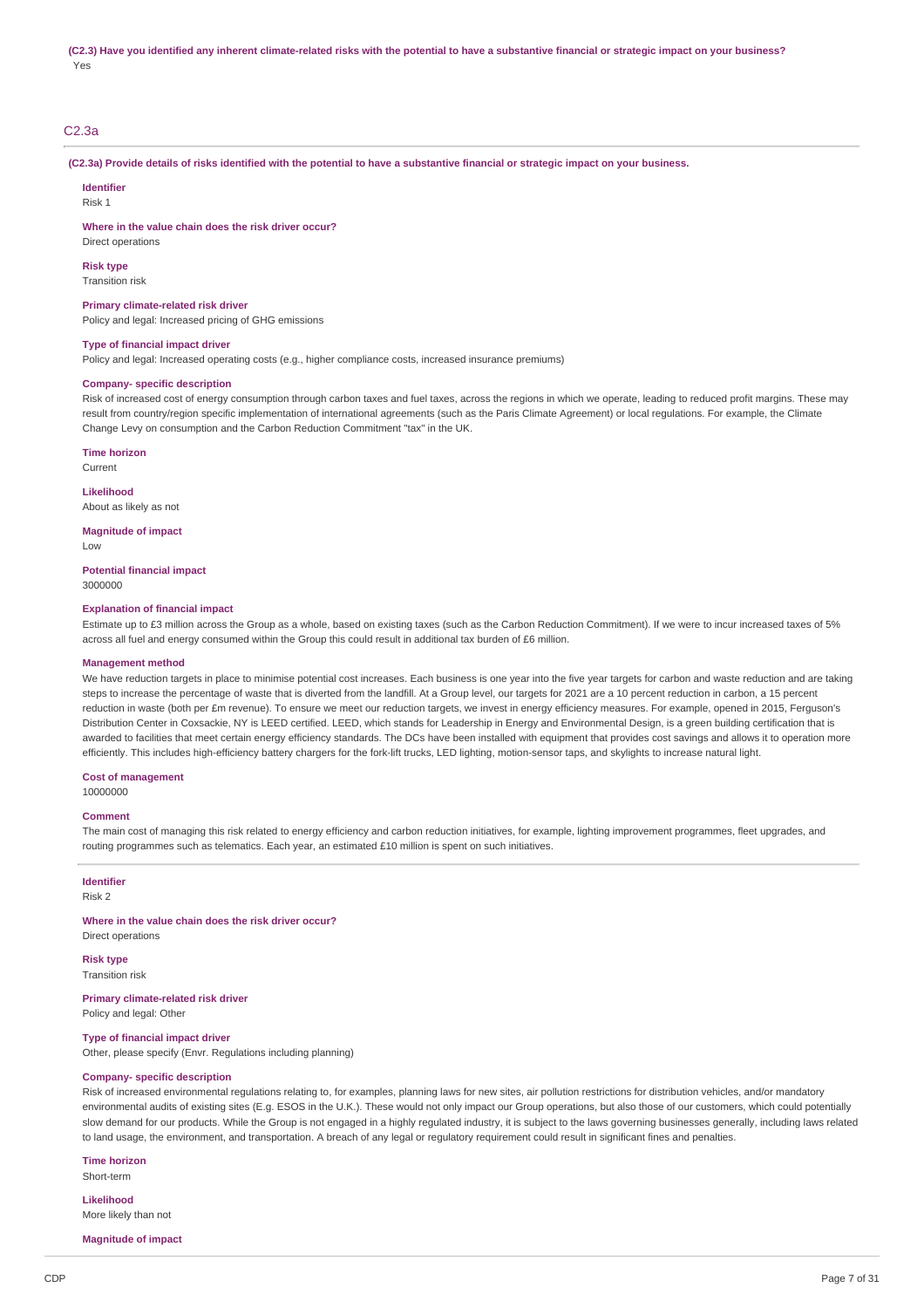#### Low

#### **Potential financial impact** 150000000

## **Explanation of financial impact**

We estimate the cost of complying with new environmental legislation, coupled with a possible slow down in customer demand (as they also bear the costs of new legislation) to be less than 1% of Group revenue (circa £150 million).

#### **Management method**

The risk of non-compliance with increasing levels of governmental regulations is a priority. We have identified legal compliance and energy efficiency as Material Issues for our Group's sustainability. Legal and compliance teams across the Group work with the businesses to adhere to all legal and regulatory requirements. We take preemptive action to reduce our environmental impacts. For example, Wolseley Canada has moved a significant proportion of its cross-country deliveries from road to rail in 2015. The change brings both supply chain efficiencies and environmental benefits as approximately 1,800 tonnes of carbon are avoided per year.

#### **Cost of management**

10000000

### **Comment**

The main cost of managing this risk relates to energy efficiency and carbon reduction initiatives, for example, lighting improvement programmes, fleet upgrades, and routing programmes such as telematics. Each year, an estimated £10 million is spent on such initiatives.

# **Identifier**

Risk 3

# **Where in the value chain does the risk driver occur?**

Supply chain

### **Risk type** Physical risk

# **Primary climate-related risk driver**

Acute: Increased severity of extreme weather events such as cyclones and floods

#### **Type of financial impact driver**

Increased operating costs (e.g., inadequate water supply for hydroelectric plants or to cool nuclear and fossil fuel plants)

## **Company- specific description**

The continued operation of of important physical assets, such as branches, showrooms, distribution centres and offices is threatened by natural and man-made perils. For example: some of the Group's physical assets are located in areas exposed to natural catastrophe risks, such as earthquakes, hurricanes or severe storms. Risk of extreme weather events become more frequent or more severe as a result of climate change, particularly in our tropical cyclone prone North America, Central American and the Caribbean.

**Time horizon** Short-term

## **Likelihood** Virtually certain

#### **Magnitude of impact** Medium-low

**Potential financial impact** 6000000

### **Explanation of financial impact**

The loss of a major site, such as a large distribution centre, could interrupt our business operations. This might lead to loss of revenue, increased operating costs and lower profit margin. The average insured loss cost to Ferguson plc from a hurricane or tropical cyclone (including business interruption) is between £6m- £8m for each event.

#### **Management method**

The loss of an important branch or distribution centre is naturally hedged by the diversified nature of our locations, customers and suppliers. The Group has documented and tested business continuity plans for its major distribution centres, head office building and data centres where the risk is considered to be greatest. Contracts have been established with external companies providing immediate support in the event of a natural catastrophe or other incident. In conjunction with our insurers, 10 to 15 of our highest value sites are audited each year to evaluate fire and other business continuity risks. A comprehensive insurance programme is purchased, covering property damage and business interruption risks.

## **Cost of management**

6000000

### **Comment**

A comprehensive insurance programme is purchased, covering property damage and business interruption risks- between £6m and £8m for each event.

#### **Identifier** Risk 4

**Where in the value chain does the risk driver occur?**

# Direct operations

**Risk type** Physical risk

#### **Primary climate-related risk driver**

Chronic: Changes in precipitation patterns and extreme variability in weather patterns

#### **Type of financial impact driver**

Increased operating costs (e.g., inadequate water supply for hydroelectric plants or to cool nuclear and fossil fuel plants)

#### **Company- specific description**

We supply 1 million customers with over 1 million products carefully sourced from over 44,000 trade suppliers. Product availability is vitally important to our business so a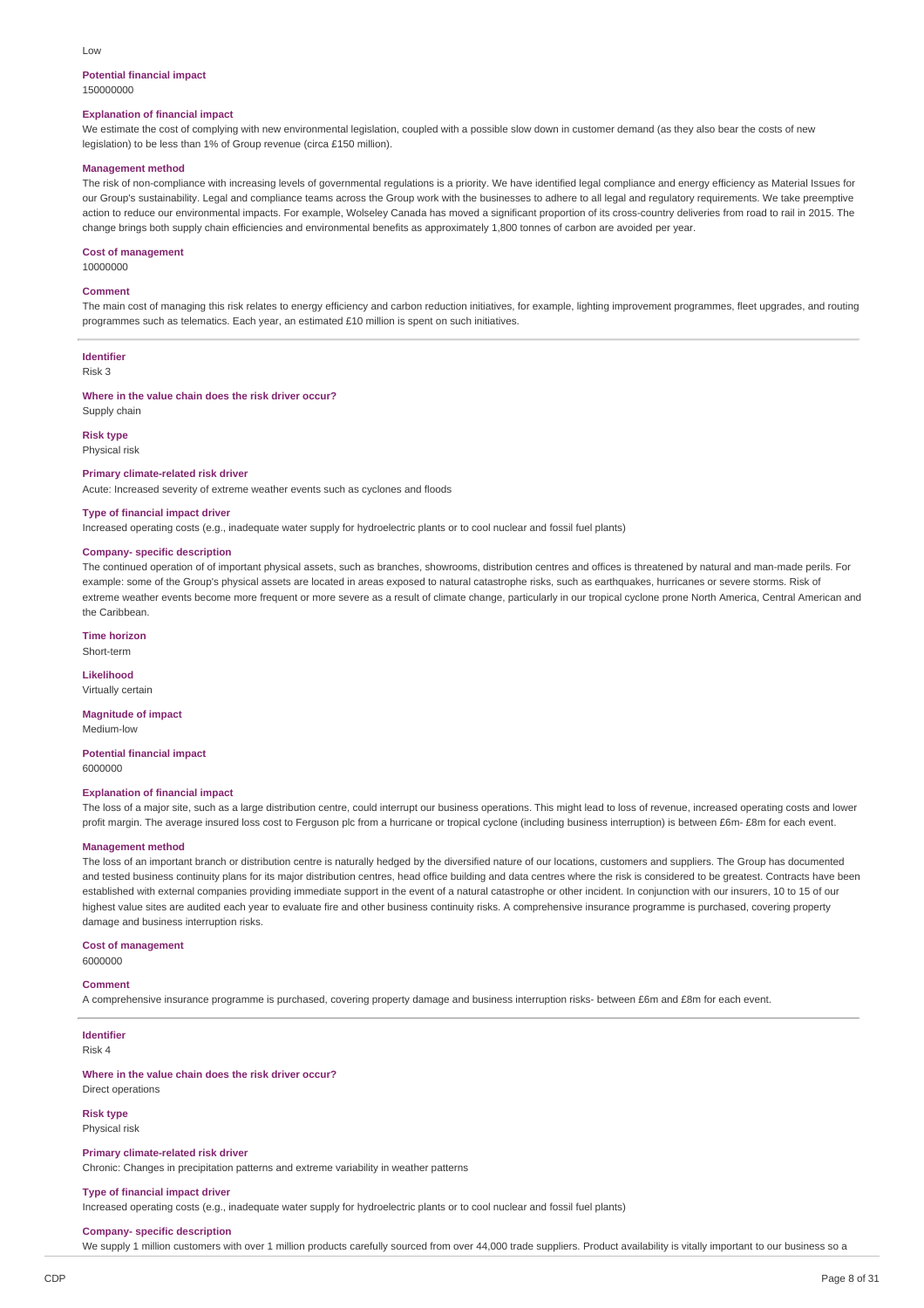highly efficient distribution network is key to delivering on our customers needs. There are instances where, changes in precipitation patterns could cause significant physical damage to property and stock held in our locations. Changes in precipitation could also lead to interruptions to Ferguson's business operations by restricting our delivery service levels. Unusual weather patterns can also affect the wider supply chain, which can negatively affect the supply of inventory and other services to our business.

**Time horizon** Medium-term

**Likelihood**

About as likely as not

**Magnitude of impact** Medium-low

**Potential financial impact** 7500000

#### **Explanation of financial impact**

Ferguson has over 2,300 sites, including branches and distribution centres, therefore the impact on any one site is naturally hedged. An analysis of historical loss data indicates that even a significant increase in flooding, droughts or similar events is unlikely to have an impact on the business of more than 1%/£7.5m of Group trading profit.

#### **Management method**

The loss of an important branch or distribution centre is naturally hedged by the diversified nature of our locations, customers and suppliers. The Group has formally documented and tested business continuity plans for its major distribution centres, head office building and data centres where the risk is considered to be greatest. Contracts have been established with external companies providing immediate support in the event of a natural catastrophe or other incident. In conjunction with our insurers, 10 to 15 of our highest value sites are audited each year to evaluate fire and other business continuity risks. A comprehensive insurance programme is purchased, covering property damage and business interruption risks.

#### **Cost of management**

6000000

#### **Comment**

A comprehensive insurance programme is purchased, covering property damage and business interruption risks- between £6m and £8m for each event.

## C2.4

(C2.4) Have you identified any climate-related opportunities with the potential to have a substantive financial or strategic impact on your business? Yes

## C2.4a

(C2.4a) Provide details of opportunities identified with the potential to have a substantive financial or strategic impact on your business.

# **Identifier**

Opp1

## **Where in the value chain does the opportunity occur?**

Customer

# **Opportunity type**

Products and services

# **Primary climate-related opportunity driver**

Development and/or expansion of low emission goods and services

## **Type of financial impact driver**

Better competitive position to reflect shifting consumer preferences, resulting in increased revenues

## **Company- specific description**

As consumer preferences shift to higher efficiency "eco" products, our business is well-positioned to offer sustainable products and services that help consumers use less energy and less water, and better monitor their carbon footprint.

**Time horizon**

Short-term **Likelihood**

Virtually certain

#### **Magnitude of impact** Medium-low

### **Potential financial impact** 600000000

#### **Explanation of financial impact**

The ability for Ferguson to differentiate its brand by leading in the supply of sustainable building materials provides an opportunity to grow market share, revenue and profit. Our Marketing Analytics group is working to characterize this market opportunity, but more forward work must be completed to confidently quantify this financial impact.

#### **Strategy to realize opportunity**

Following the market characterization study, the business intends to build this strategy. In the past, our business has seized opportunities to offer training and advice to our customers. For example, Wolseley UK helps customers to comply with the government's new energy-labeling initiative. In past years, the business ran a road show of 40 seminars to introduce over 3,000 customers to a governmental initiative to disclose energy efficiency through new Energy-related Product labeling on boilers, heat pumps, cylinders and solar thermal products.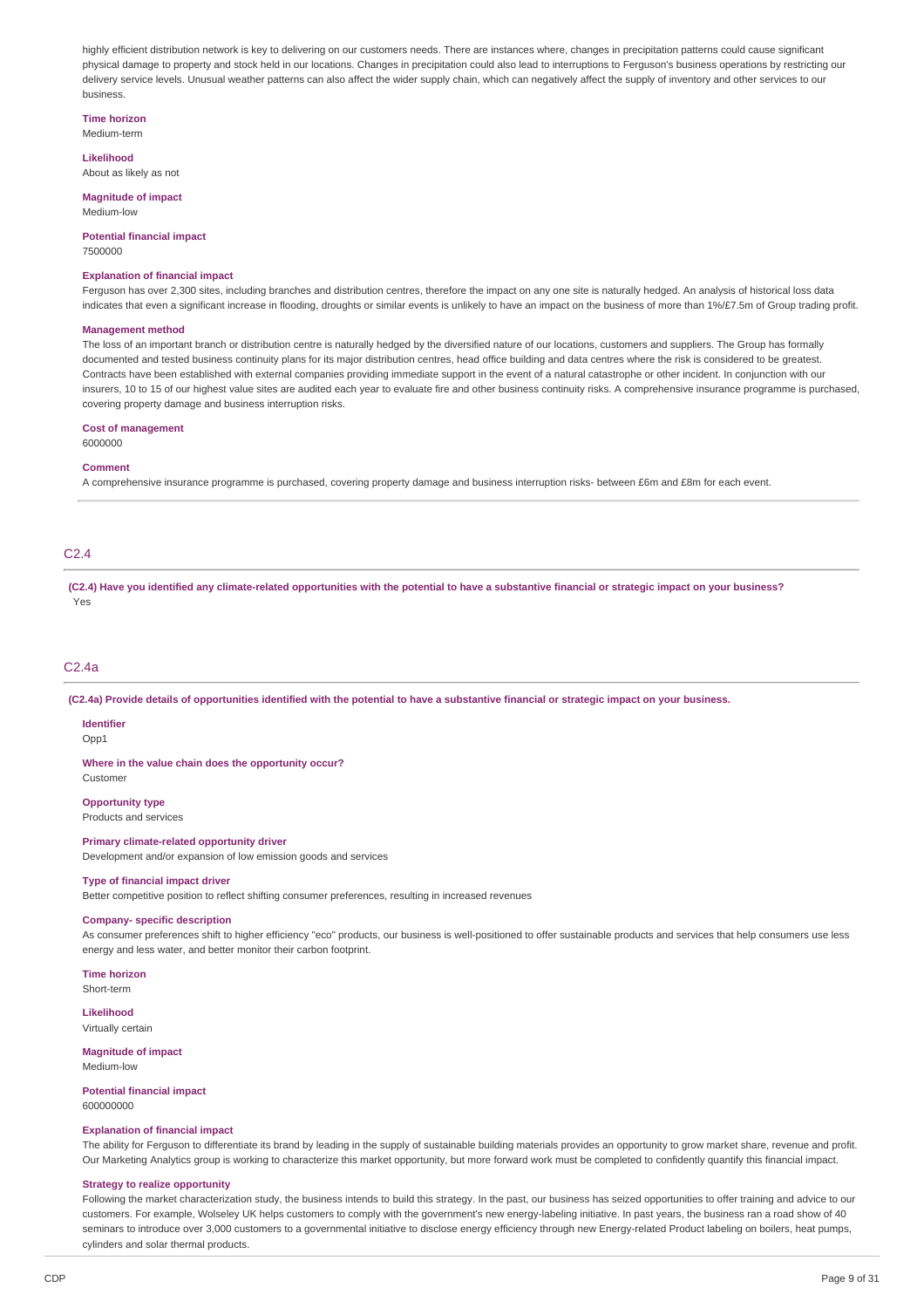#### **Cost to realize opportunity**

#### **Comment**

The cost to realize this opportunity has not yet been characterized by the business- opportunity management costs are a part of existing marketing and operational budgets.

# **Identifier**

Opp2

## **Where in the value chain does the opportunity occur?** Direct operations

**Opportunity type**

Products and services

**Primary climate-related opportunity driver** Other

## **Type of financial impact driver**

Increased revenue through demand for lower emissions products and services

**Company- specific description** Product labeling regulations and standards.

**Time horizon** Short-term

**Likelihood**

Likely

**Magnitude of impact** Medium-low

**Potential financial impact** 600000000

### **Explanation of financial impact**

The ability for Ferguson to differentiate its brand by leading in the supply of sustainable building materials provides an opportunity to grow market share, revenue and profit. Our Marketing Analytics group is working to characterize this market opportunity, but more forward work must be completed to confidently quantify this financial impact.

### **Strategy to realize opportunity**

In the past, our business has seized opportunities to offer training and advice to our customers. For example, Wolseley UK helps customers to comply with the government's new energy-labeling initiative. In past years, the business ran a road show of 40 seminars to introduce over 3,000 customers to a governmental initiative to disclose energy efficiency through new Energy-related Product labeling on boilers, heat pumps, cylinders and solar thermal products.

### **Cost to realize opportunity**

#### **Comment**

The cost to realize this opportunity has not yet been characterized by the business- opportunity management costs are a part of existing marketing and operational budgets.

## C2.5

**(C2.5) Describe where and how the identified risks and opportunities have impacted your business.**

|                                         | Impact                                                       | <b>Description</b>                                                                                                                                                                                                                              |
|-----------------------------------------|--------------------------------------------------------------|-------------------------------------------------------------------------------------------------------------------------------------------------------------------------------------------------------------------------------------------------|
| Products and<br>services                | Not yet impacted                                             | While we anticipate consumer preferences to shift toward "eco" products, which would present an additional opportunity for our business in this area, that<br>trend has not yet been demonstrated in our business.                              |
| Supply chain and/or<br>value chain      | Impacted for some suppliers,<br>facilities, or product lines | As a company with a large fleet network, improvements in fleet fuel economy and telematics have the potential to significantly reduce our greenhouse gas<br>emissions.                                                                          |
| Adaptation and<br>mitigation activities | Impacted for some suppliers,<br>facilities, or product lines | An increase in natural disasters due to changing weather patterns resulting from climate change has increased the need for Business Continuity planning<br>and a resiliency strategy.                                                           |
| Investment in R&D                       | Not yet impacted                                             | Depending on consumer preferences, our business may need to invest more resources in the R and D of "eco" products that offer a sustainability benefit.                                                                                         |
| Operations                              | Impacted for some suppliers,<br>facilities, or product lines | An increase in natural disasters due to changing weather patterns resulting from climate change has increased the need for Business Continuity planning<br>and a resiliency strategy. Our Group Head of Risk Management oversees this function. |
| Other, please specify Please select     |                                                              |                                                                                                                                                                                                                                                 |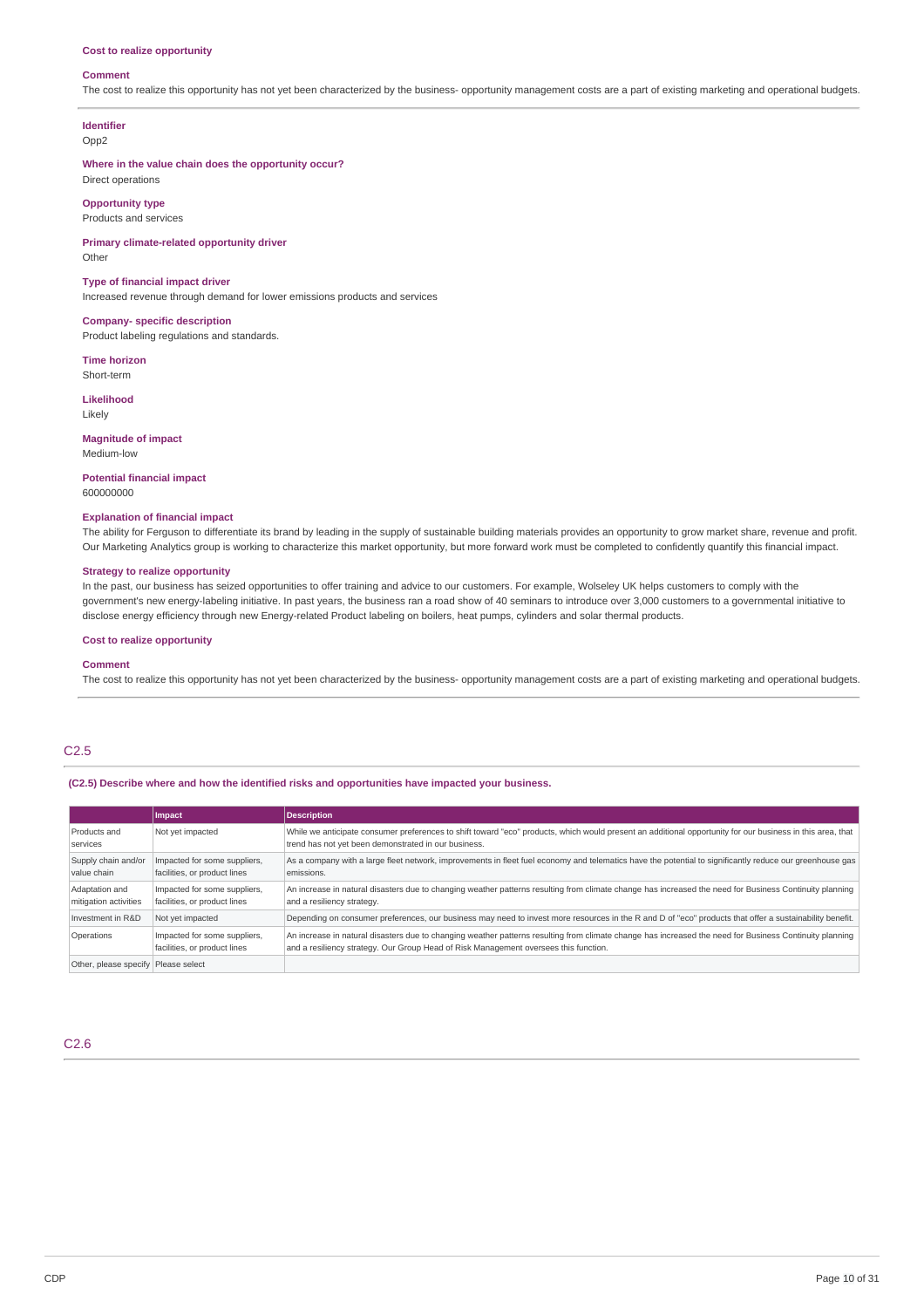### (C2.6) Describe where and how the identified risks and opportunities have factored into your financial planning process.

|                                              | Relevance                                                    | <b>Description</b>                                                                                                                                                 |
|----------------------------------------------|--------------------------------------------------------------|--------------------------------------------------------------------------------------------------------------------------------------------------------------------|
| Revenues                                     | Not yet impacted                                             | We anticipate that the opportunities outlined for the "eco" products market will impact revenues but our revenues have not yet been<br>impacted by this area.      |
| Operating costs                              | Impacted for some suppliers, facilities, or<br>product lines | As climate change occurs, our operating costs for facilities increase with extreme weather events.                                                                 |
| Capital expenditures / capital<br>allocation | Impacted for some suppliers, facilities, or<br>product lines | Resiliency strategy is being incorporated into capital expenditures that occupy a physical imprint in low-lying areas affected by<br>climate change.               |
| Acquisitions and divestments                 | Impacted                                                     | All acquisitions and divestments are reviewed by the Risk Management group and are evaluated for financial risk and climate<br>change considerations.              |
| Access to capital                            | Not impacted                                                 | Access to capital has not been impacted by climate change risks or opportunities outlined by the business.                                                         |
| Assets                                       | Not yet impacted                                             | Owned buildings in low-lying coastal areas may have associated liabilities, and resiliency measures are being incorporated in the<br>planning of these facilities. |
| Liabilities                                  | Not yet impacted                                             | Owned buildings in low-lying coastal areas may have associated liabilities, and resiliency measures are being incorporated in the<br>planning of these facilities. |
| Other                                        | Please select                                                |                                                                                                                                                                    |

### C3. Business Strategy

# C3.1

**(C3.1) Are climate-related issues integrated into your business strategy?** Yes

# C3.1a

**(C3.1a) Does your organization use climate-related scenario analysis to inform your business strategy?** No, but we anticipate doing so in the next two years

# C3.1c

**(C3.1c) Explain how climate-related issues are integrated into your business objectives and strategy.**

As outlined in earlier responses, while climate-related issues are integrated into our risk management process and business continuity plans, we are still characterizing the market opportunity offered by the expansion of "eco" products and the related business objectives and strategy in that product market (while we have long advertised sustainable products offered by our vendor partners, we have the opportunity to expand our own brand in this regard).

## C3.1g

**(C3.1g) Why does your organization not use climate-related scenario analysis to inform your business strategy?**

We recently hired a new Group Director of Sustainability, who has been tasked with performing climate-related scenario analysis to continue to improve our business strategy in regards to climate change. We anticipate using climate-related scenario analysis in the near future.

## C4. Targets and performance

## C4.1

**(C4.1) Did you have an emissions target that was active in the reporting year?** Intensity target

## C4.1b

**(C4.1b) Provide details of your emissions intensity target(s) and progress made against those target(s).**

# **Target reference number** Int 1

**Scope**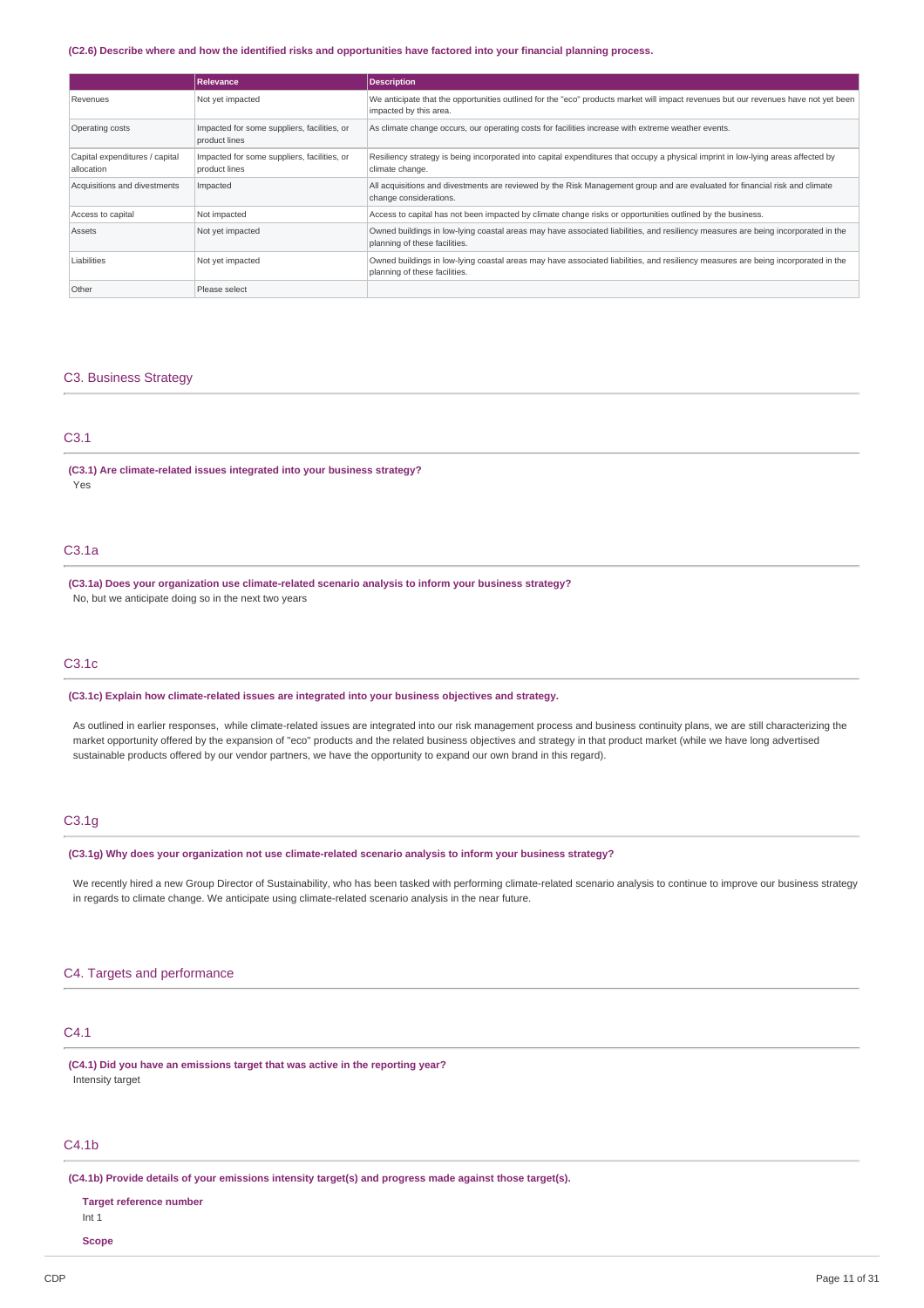Scope 1+2 (location-based)

**% emissions in Scope**  $100$ 

**% reduction from baseline year**

10

**Metric** Metric tons CO2e per unit revenue

**Base year** 2016

**Start year**

2016

**Normalized baseline year emissions covered by target (metric tons CO2e)** 27.1

**Target year**

2021

**Is this a science-based target?** No, but we anticipate setting one in the next 2 years

**% achieved (emissions)**

3

**Target status**

Underway

## **Please explain**

Ferguson plc set a five-year target (from August 1st, 2016 to July 31st, 2021) to reduce carbon by 10 percent per £m revenue. The time period for this goal was set to align with Ferguson plc's financial year. Performance at the end of 2016/2017, one year into the target period, was positive. There was a 3% improvement (26.3 tCO2e per £m revenue), and this was achieved by each business setting its own targets for carbon to support the achievement of the Group goals. The value for the normalized based year emissions is given in metric tonnes of CO2e per million British pounds. The target includes Scope 3 emissions that are within Ferguson plc's reporting boundary: outsourced road-based transport and air/rail travel.

**% change anticipated in absolute Scope 1+2 emissions**

10

**% change anticipated in absolute Scope 3 emissions**

10

**Target reference number** Int 2

**Scope**

Scope 3: Waste generated in operations

**% emissions in Scope**

100

**% reduction from baseline year** 15

**Metric**

Other, please specify (Metric tonnes of waste per £m revenue)

**Base** year 2016

**Start year** 2016

**Normalized baseline year emissions covered by target (metric tons CO2e)** 9215

**Target year**

2021

**Is this a science-based target?**

No, but we anticipate setting one in the next 2 years

**% achieved (emissions)**

3.9

**Target status** Underway

#### **Please explain**

Ferguson plc also set a five-year target (from August 1st, 2016 to July 31st, 2021) to reduce waste by 15 percent per £m revenue. The time period for this goal was set to align with Ferguson plc's financial year. Performance at the end of 2016/2017, one year into the target period, was positive. There was a 3.9% improvement (4.4 tonnes per £m revenue) , and this was achieved by each business setting its own targets for waste to support the achievement of the Group goals. This is measured in tonnes (not in carbon). Ferguson plc produced 75,397 tonnes of waste in the baseline year. Using a conversion factor of 0.199tCO2e of landfilled waste (source: UK Government conversation factors for Company Reporting; Waste for Disposal; Refuse; Commercial and industrial waste; Landfill) and 0.021 tCO2e/t of either recycled or incinerated waste (source: DEFRA) this translates to 9,215tCO2e. The value for the normalized base year emissions is given in metric tonnes of CO2e per million British pounds.

**% change anticipated in absolute Scope 1+2 emissions**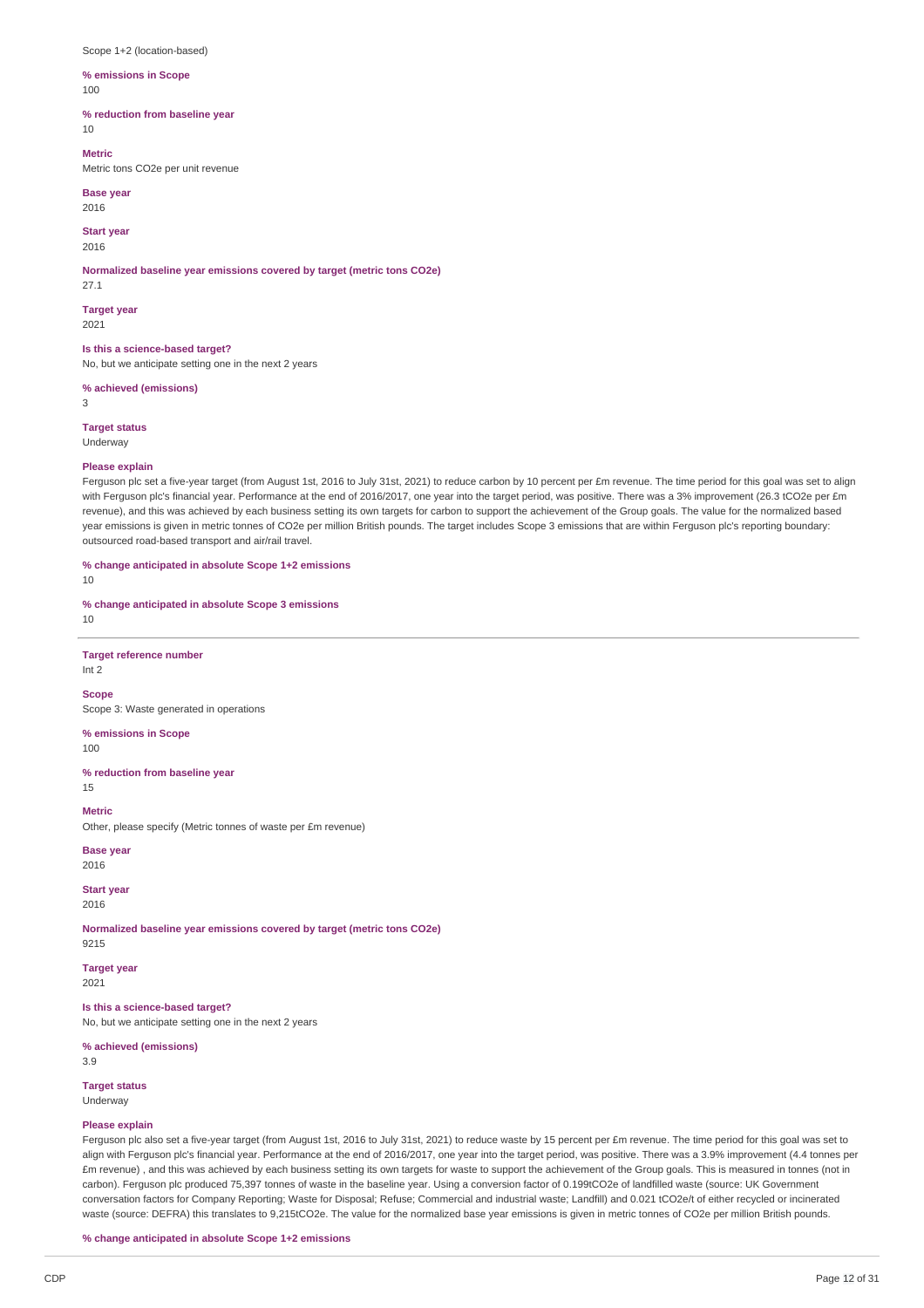$\Omega$ 

**% change anticipated in absolute Scope 3 emissions** 15

**Target reference number**

Int 3

## **Scope**

Scope 3: Waste generated in operations

## **% emissions in Scope**

100

# **% reduction from baseline year**

1.6

## **Metric**

Other, please specify (% of total waste recycled)

**Base year** 2016

**Start year** 2016

**Normalized baseline year emissions covered by target (metric tons CO2e)** 5

# **Target year**

2021

# **Is this a science-based target?**

No, but we anticipate setting one in the next 2 years

## **% achieved (emissions)**

1.6

### **Target status** Underway

## **Please explain**

This goal is an absolute goal, which adds to the intensity goals that Ferguson plc has set for carbon and waste. In 2016/2017, the percentage of total waste recycled by the Group improved by 1.6% from 30.1% to 31.7%.

### **% change anticipated in absolute Scope 1+2 emissions**

 $\Omega$ 

## **% change anticipated in absolute Scope 3 emissions**

15

# C4.2

**(C4.2) Provide details of other key climate-related targets not already reported in question C4.1/a/b.**

# C4.3

(C4.3) Did you have emissions reduction initiatives that were active within the reporting year? Note that this can include those in the planning and/or **implementation phases.**

Yes

# C4.3a

(C4.3a) Identify the total number of projects at each stage of development, and for those in the implementation stages, the estimated CO2e savings.

|                           | Number of projects | Total estimated annual CO2e savings in metric tonnes CO2e (only for rows marked *) |
|---------------------------|--------------------|------------------------------------------------------------------------------------|
| Under investigation       | 12                 | 145000                                                                             |
| To be implemented*        |                    | 13500                                                                              |
| Implementation commenced* |                    | 2839                                                                               |
| Implemented*              |                    | 1375                                                                               |
| Not to be implemented     |                    |                                                                                    |

## C4.3b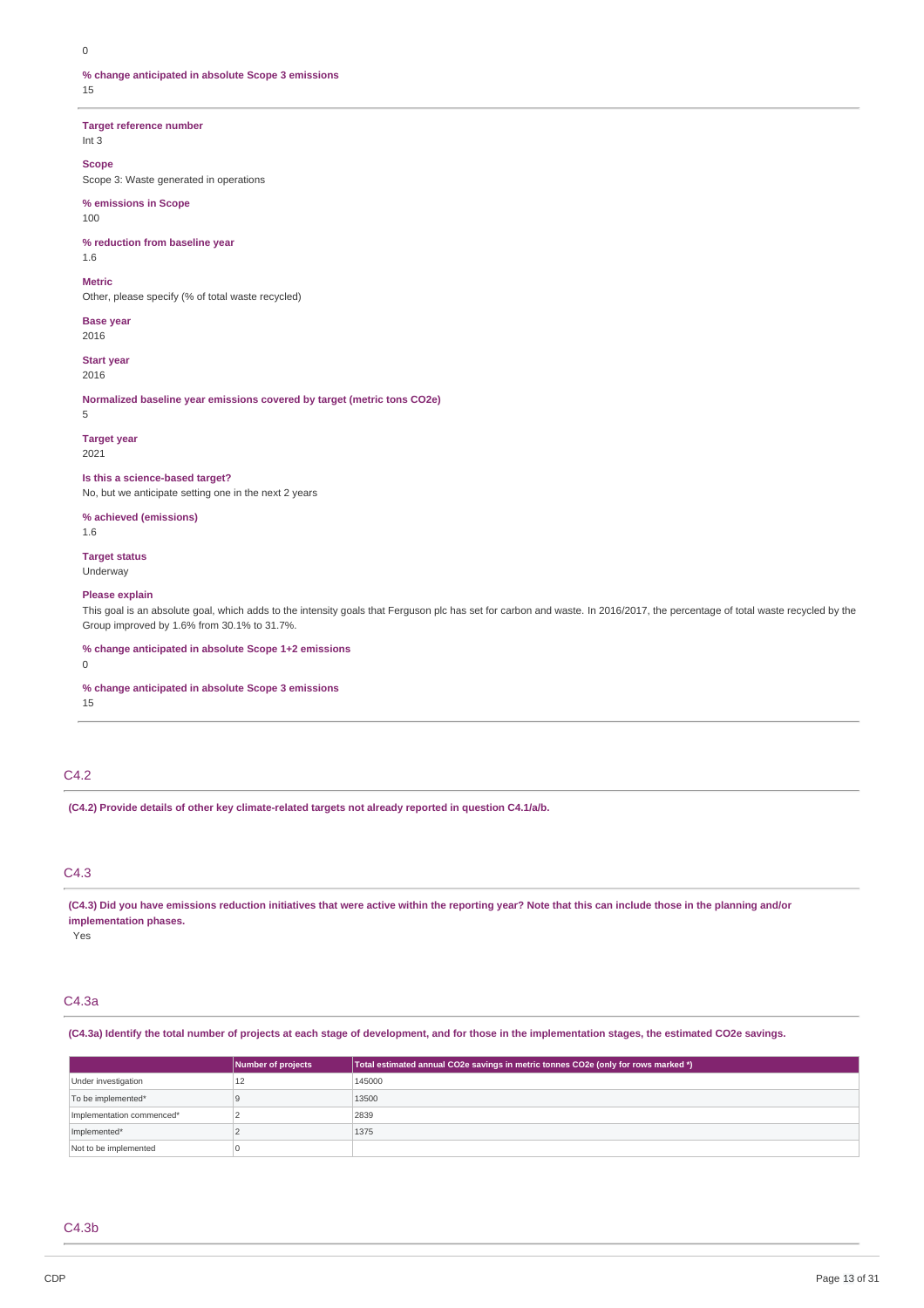#### **(C4.3b) Provide details on the initiatives implemented in the reporting year in the table below.**

#### **Activity type**

Other, please specify (Telematics System to Reduce Idling )

**Description of activity**

<Not Applicable>

**Estimated annual CO2e savings (metric tonnes CO2e)** 1000

**Scope** Scope 1

Scope 3 **Voluntary/Mandatory**

Voluntary

**Annual monetary savings (unit currency – as specified in CC0.4)**

**Investment required (unit currency – as specified in CC0.4)**

**Payback period** 1-3 years

**Estimated lifetime of the initiative** 6-10 years

#### **Comment**

The Telematics Program was started by the Ferguson U.S. business in 2016. The goal of the software is to notify Fleet when vehicles are idling, or braking in an inefficient manner, and incentive drivers to reduce their fuel usage. Each day, a report is sent to the appropriate Branch Manager regarding all vehicles assigned to the branch, with the assigned driver, the periods of inefficiency tracked (if applicable), and gives the Manager the chance to coach the associate on the behavior. The program has significantly improved driver behavior and saved fuel and carbon emissions.

## **Activity type**

Energy efficiency: Building services

**Description of activity** Lighting

**Estimated annual CO2e savings (metric tonnes CO2e)**

375

**Scope** Scope 2 (location-based)

## **Voluntary/Mandatory**

Voluntary

**Annual monetary savings (unit currency – as specified in CC0.4)**

**Investment required (unit currency – as specified in CC0.4)**

**Payback period**

1-3 years

## **Estimated lifetime of the initiative** 6-10 years

**Comment**

A distribution centre in the Ferguson U.S. business retrofitted existing lighting, replacing ballast and installing more energy efficient T5 fixtures. Additionally, motion sensors were installed so that the lighting would turn off when forklifts were not operating in the area. As a secondary benefit, the fixtures created a safer work environment by improving the quality of the lighting.

# C4.3c

### **(C4.3c) What methods do you use to drive investment in emissions reduction activities?**

| Method                                               | Comment                                                                                                                                                                                                                                                                                                                                 |
|------------------------------------------------------|-----------------------------------------------------------------------------------------------------------------------------------------------------------------------------------------------------------------------------------------------------------------------------------------------------------------------------------------|
| Compliance with regulatory<br>requirements/standards | In order to comply with requlations, investment is required for the maintenance of building appliances and company vehicles (both commercial fleet and company cars) which in turn is<br>being increasingly viewed as opportunity to install products or update assets to achieve both environmental goals and operations efficiencies. |
| Dedicated budget for<br>energy efficiency            | Investment in emissions reductions activities across all Ferguson plc businesses is made on a case by case basis depending on the carbon savings and return on investment for each<br>project. There is a dedicated budget for planned energy efficiency initiatives.                                                                   |
| Financial optimization<br>calculations               | The primary driver of investment in emissions reduction activities is the financial business case.                                                                                                                                                                                                                                      |
| Employee engagement                                  | The Group and business unit environmental performance team works with the businesses to raise awareness of the cost-saving initiatives that will support the environmental targets.                                                                                                                                                     |
| Internal<br>incentives/recognition<br>programs       | A number of employees at Ferguson plc and the individual business units are incentivised to deliver against environmental targets. This promotes the development of business cases<br>to secure investment in emissions reduction activities.                                                                                           |
| Internal finance<br>mechanisms                       | Members of the Environmental performance team are also included in Finance Committee notifications so that they can review the proposed capital expenditure and propose<br>improvements to the project that would lower the carbon footprint.                                                                                           |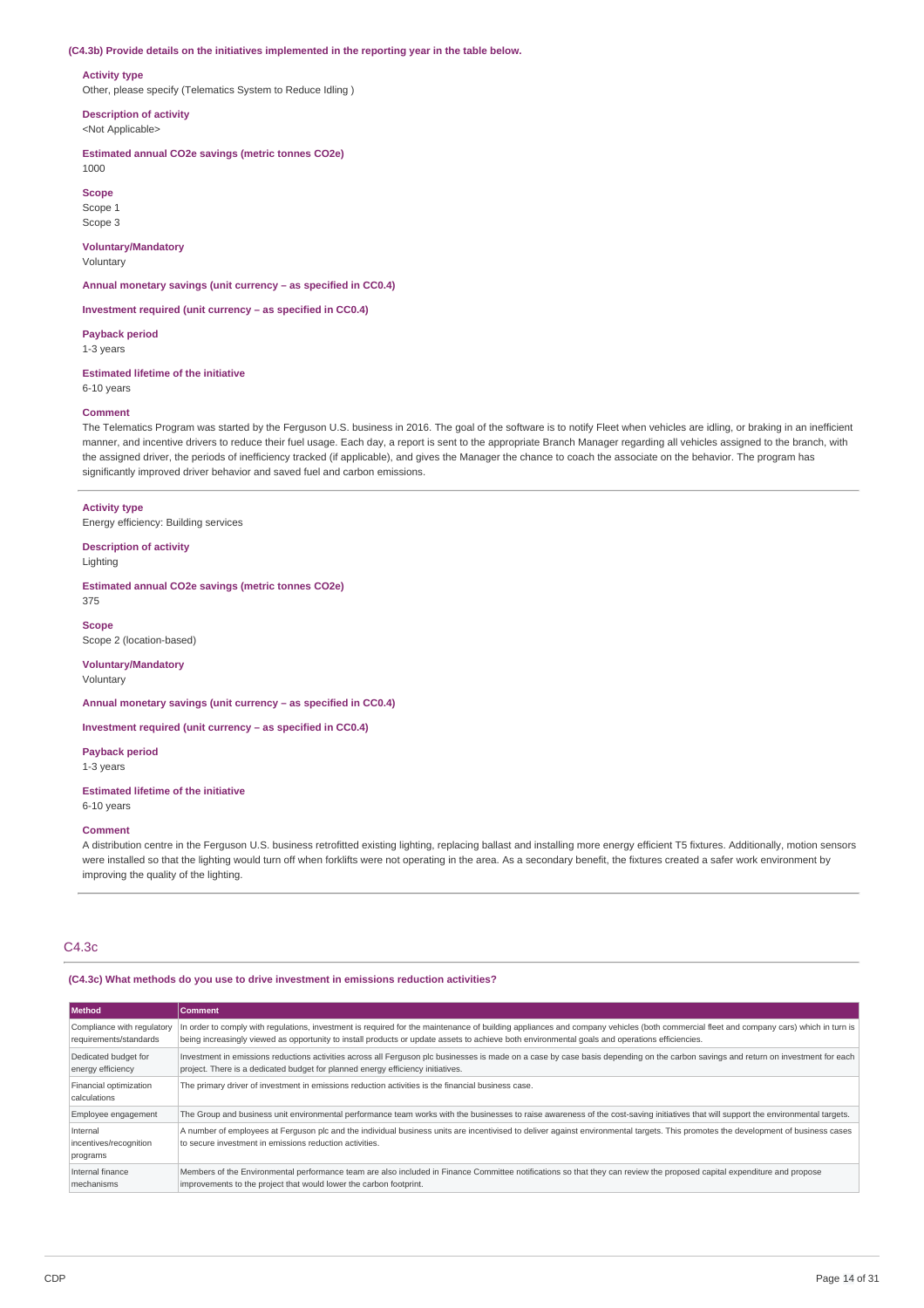# C4.5

(C4.5) Do you classify any of your existing goods and/or services as low-carbon products or do they enable a third party to avoid GHG emissions? Yes

# C4.5a

(C4.5a) Provide details of your products and/or services that you classify as low-carbon products or that enable a third party to avoid GHG emissions.

**Level of aggregation**

Company-wide

## **Description of product/Group of products**

Wolseley UK use their own distribution fleet to collect stock from suppliers when they are delivery nearby, which reduces the mileage that our suppliers make. During FY17, over 1,500,000 supplier kilometers were avoided through Wolseley UK's backhaul programme. Over 100,000 wooden pallets were also collected and reused.

**Are these low-carbon product(s) or do they enable avoided emissions?**

Avoided emissions

**Taxonomy, project or methodology used to classify product(s) as low-carbon or to calculate avoided emissions**

Please select

**% revenue from low carbon product(s) in the reporting year**

**Comment**

# **Level of aggregation**

Company-wide

#### **Description of product/Group of products**

Ferguson US use their own distribution fleet to collect stock from suppliers when they are delivering nearby, which reduces the mileage that our suppliers make. During FY2017, over 5,000,000 supplier kilometres were avoided through Ferguson's backhaul program.

## **Are these low-carbon product(s) or do they enable avoided emissions?**

Please select

**Taxonomy, project or methodology used to classify product(s) as low-carbon or to calculate avoided emissions** Please select

**% revenue from low carbon product(s) in the reporting year**

#### **Comment**

## **Level of aggregation**

Product

# **Description of product/Group of products**

Ferguson US offers a range of products that decrease a customer's carbon footprint, including programmable thermostats, high efficiency HVAC products, and high efficiency lighting.

## **Are these low-carbon product(s) or do they enable avoided emissions?**

Low-carbon product

**Taxonomy, project or methodology used to classify product(s) as low-carbon or to calculate avoided emissions**

Other, please specify

## **% revenue from low carbon product(s) in the reporting year**

#### **Comment**

We are working on internal reporting to quantify the carbon reduction achieved through these products.

## C5. Emissions methodology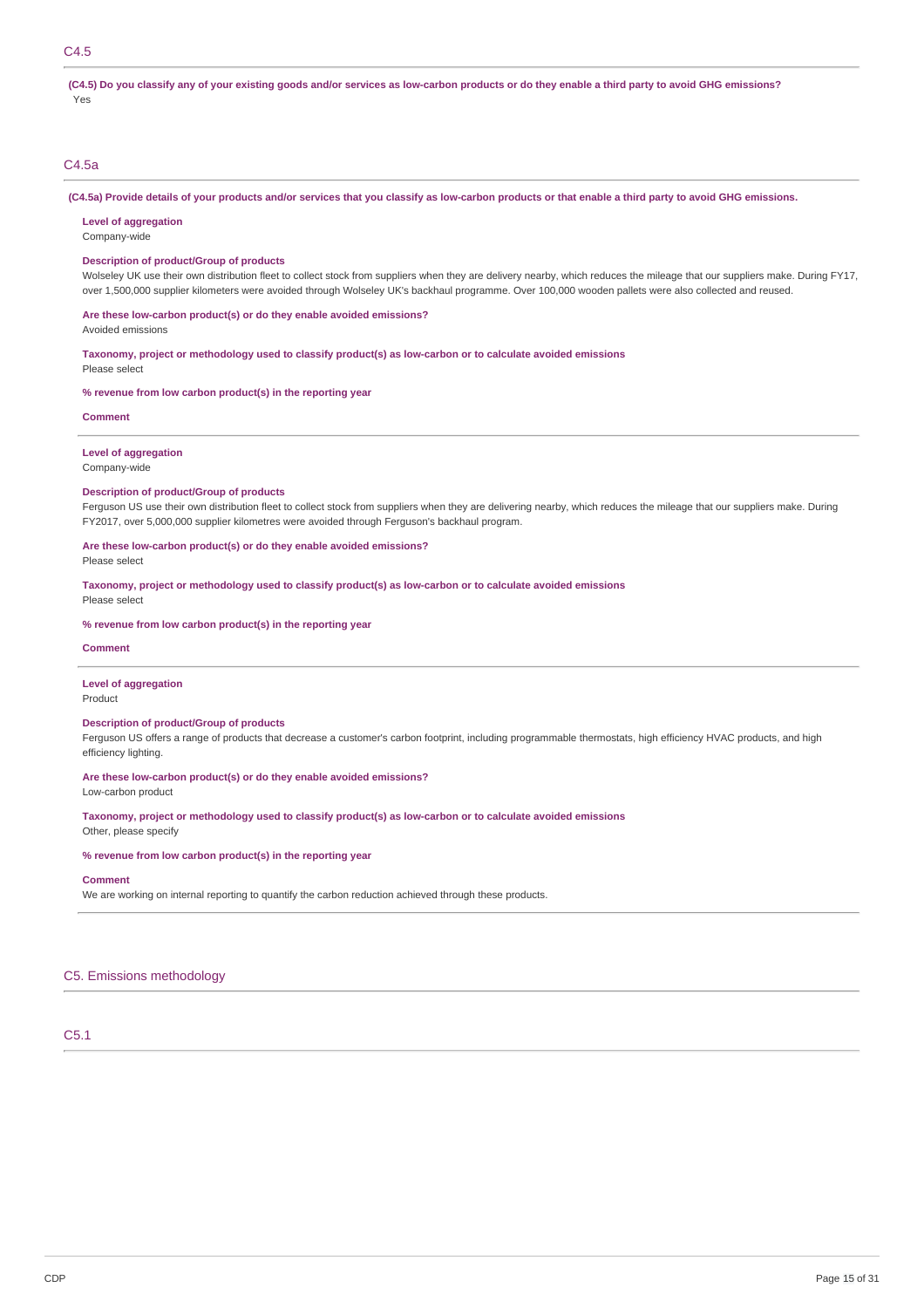### **(C5.1) Provide your base year and base year emissions (Scopes 1 and 2).**

#### **Scope 1**

**Base year start**

August 1 2015

**Base year end** July 31 2016

**Base year emissions (metric tons CO2e)** 194079.2

**Comment** FY16

**Scope 2 (location-based)**

**Base year start** August 1 2015

**Base year end** July 31 2016

**Base year emissions (metric tons CO2e)** 144189.8

**Comment** FY16

**Scope 2 (market-based)**

**Base year start**

# **Base year end**

**Base year emissions (metric tons CO2e)**

**Comment**

N/A

## C5.2

(C5.2) Select the name of the standard, protocol, or methodology you have used to collect activity data and calculate Scope 1 and Scope 2 emissions. The Greenhouse Gas Protocol: A Corporate Accounting and Reporting Standard (Revised Edition) Other, please specify

# C5.2a

(C5.2a) Provide details of the standard, protocol, or methodology you have used to collect activity data and calculate Scope 1 and Scope 2 emissions.

DEFRA Greenhouse Gas Conversion Factor Repository: https://www.gov.uk/government/collections/government-conversion-factors-for-company-reporting

Bitzer International Refrigerant Report: https://www.bitzer.de/shared\_media/documentation/a-501-19.pdf

## C6. Emissions data

# C6.1

**(C6.1) What were your organization's gross global Scope 1 emissions in metric tons CO2e?**

## **Row 1**

**Gross global Scope 1 emissions (metric tons CO2e)** 199415.6 **End-year of reporting period** <Not Applicable>

**Comment**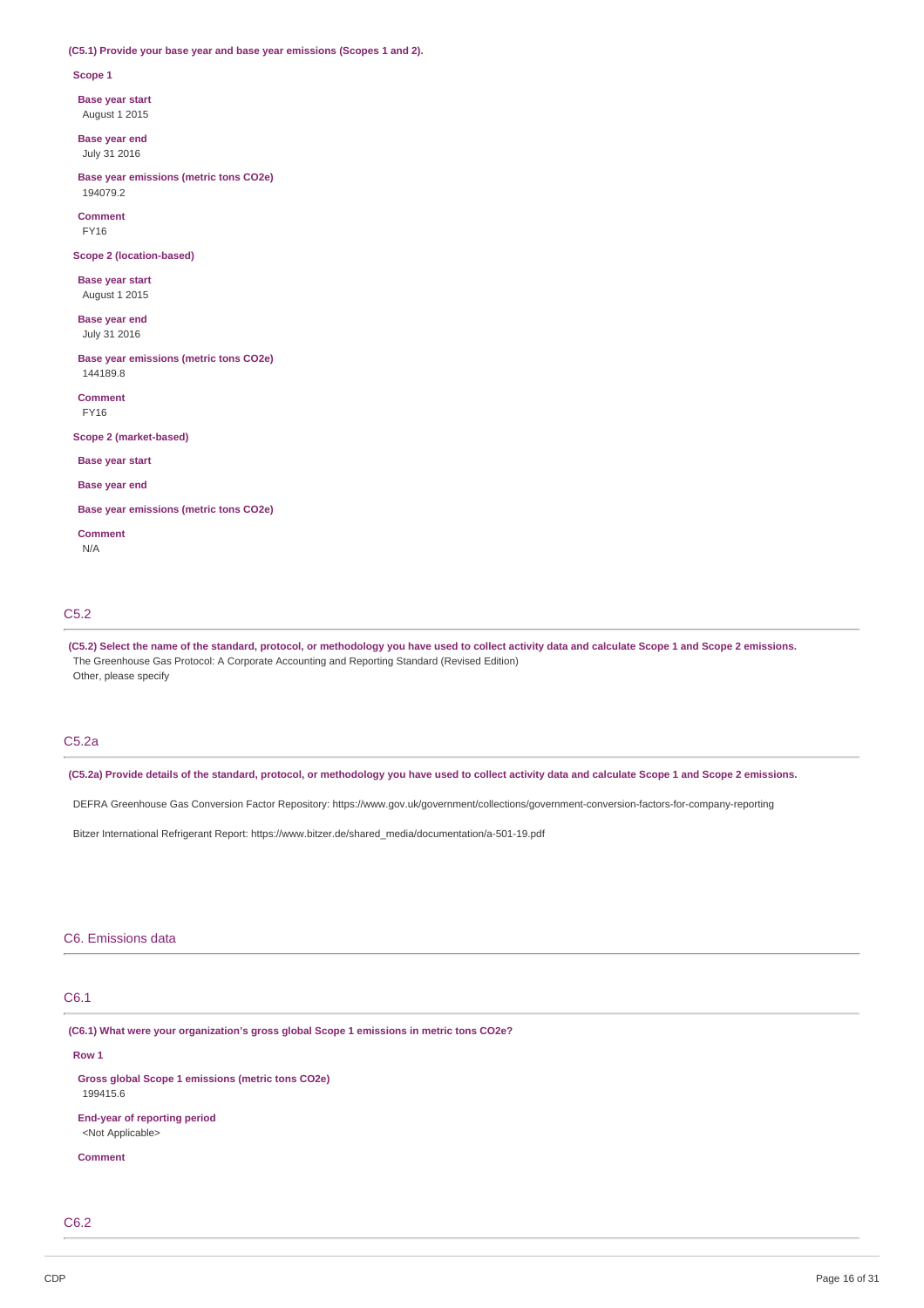**(C6.2) Describe your organization's approach to reporting Scope 2 emissions.**

#### **Row 1**

#### **Scope 2, location-based**

We are reporting a Scope 2, location-based figure

#### **Scope 2, market-based**

### **Comment**

We have operations where we are able to access electricity supplier emissions factors or residual emissions factors, but are unable to report a Scope 2, market-based figure.

# C6.3

**(C6.3) What were your organization's gross global Scope 2 emissions in metric tons CO2e?**

#### **Row 1**

**Scope 2, location-based** 139472.2

**Scope 2, market-based (if applicable)** <Not Applicable>

**End-year of reporting period** <Not Applicable>

**Comment**

## C6.4

(C6.4) Are there any sources (e.g. facilities, specific GHGs, activities, geographies, etc.) of Scope 1 and Scope 2 emissions that are within your selected reporting **boundary which are not included in your disclosure?**

Yes

## C6.4a

(C6.4a) Provide details of the sources of Scope 1 and Scope 2 emissions that are within your selected reporting boundary which are not included in your **disclosure.**

## **Source**

Excluded locations include sourcing offices in Taiwan (59 employees), and China (73 employees). Excluded locations will be assessed annually to ensure that it is still suitable to deem them immaterial.

#### **Relevance of Scope 1 emissions from this source**

Emissions are not relevant

## **Relevance of location-based Scope 2 emissions from this source**

Emissions are not relevant

## **Relevance of market-based Scope 2 emissions from this source (if applicable)**

Emissions are not relevant

#### **Explain why the source is excluded**

Very small office locations. Excluded locations will be assessed annually to ensure that it is still suitable to deem them immaterial.

# C6.5

**(C6.5) Account for your organization's Scope 3 emissions, disclosing and explaining any exclusions.**

## **Purchased goods and services**

**Evaluation status** Relevant, not yet calculated

### **Metric tonnes CO2e**

## **Emissions calculation methodology**

**Percentage of emissions calculated using data obtained from suppliers or value chain partners**

## **Explanation**

Ferguson has a vast supplier base and a large complex supply chain. Carbon emissions related to Ferguson's purchased goods and services have not been measured.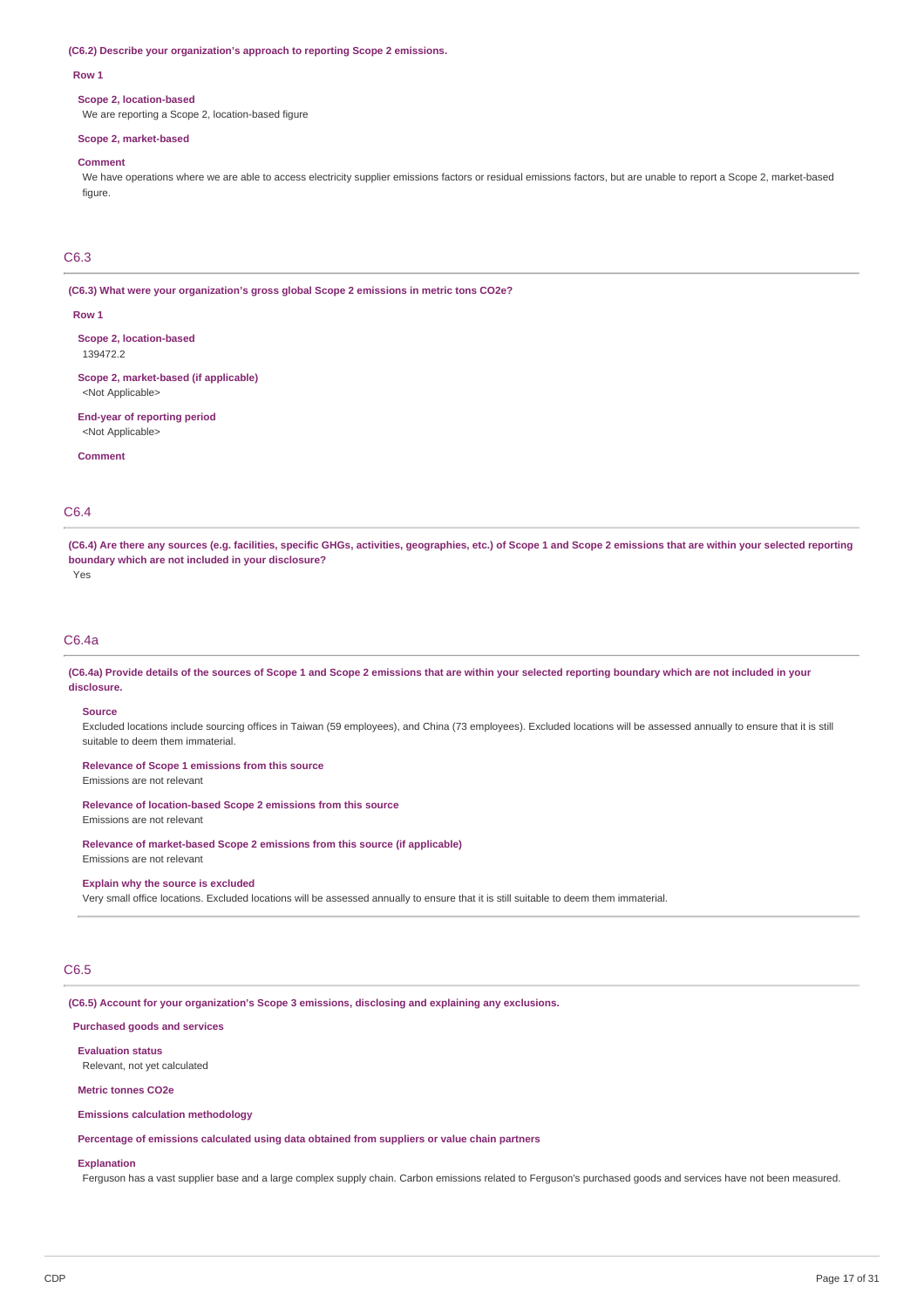## **Capital goods**

#### **Evaluation status**

Not relevant, explanation provided

#### **Metric tonnes CO2e**

#### **Emissions calculation methodology**

**Percentage of emissions calculated using data obtained from suppliers or value chain partners**

#### **Explanation**

Ferguson is not a manufacturer and with the sale of the French business in the prior fiscal year, no machinery for capital goods has been purchased by any other areas of the business.

#### **Fuel-and-energy-related activities (not included in Scope 1 or 2)**

#### **Evaluation status**

Relevant, not yet calculated

#### **Metric tonnes CO2e**

#### **Emissions calculation methodology**

**Percentage of emissions calculated using data obtained from suppliers or value chain partners**

#### **Explanation**

Scope 3 emissions related to electricity (distribution) and other fuels (well-to-tank) are relevant but have not yet been calculated.

#### **Upstream transportation and distribution**

**Evaluation status**

## Relevant, calculated

**Metric tonnes CO2e**

13795.68

### **Emissions calculation methodology**

The emissions related to outsourced transportation are based either on a % of total transportation costs that is attributed to fuel (as agreed with the transport provider) and an average cost per litre, or on known litres of fuel or kms traveled (as confirmed by the transport provider or calculated internally). The reported kms and litres are covered in carbon using the DEFRA emissions factors for fuel consumption or for freighting goods (kms).

### **Percentage of emissions calculated using data obtained from suppliers or value chain partners**

# **Explanation**

100

Some Ferguson businesses use an owned fleet. Others have chosen to outsource all or part of their goods transportation requirements. The carbon related to this outsourced goods transportation is tracked and reported (both internally in Ferguson's external disclosures). Note: There are additional Scope 3 emissions that could be included within 'Upstream transportation and distribution' such as supplier deliveries to Ferguson. Ferguson has a large and complex supply chain which involves over 100,000 vendors delivering product and using third party logistics. These emissions are relevant but have not yet been calculated.

#### **Waste generated in operations**

**Evaluation status**

## Relevant, calculated

**Metric tonnes CO2e**

9215.28

#### **Emissions calculation methodology**

Waste tonnage is reported to Group by all businesses every 6 months. An emissions factor of 0.199 is applied to landfilled waste tonnage and 0.021 to incinerated or recycled waste tonnage, perr the DEFRA emissions factors for waste.

**Percentage of emissions calculated using data obtained from suppliers or value chain partners** 100

#### **Explanation**

42,876 tonnes of waste were sent to landfill during FY2017. Using an emissions factor of 0.199 this translated to 8,532.32 tCO2e. In FY16, this figure was 8,935.66 tCO2e. 33,522 tonnes of waste were either recycled or incinerated during FY17. Using an emissions factor of 0.021 this translates to 682.96 tCO2e. In FY16, this figure was 596.6 tCO2e. This shift can be contributed to the Group's increased diversion rate.

#### **Business travel**

#### **Evaluation status**

Relevant, calculated

# **Metric tonnes CO2e**

96044.72

## **Emissions calculation methodology**

Business travel in employee owned vehicles is tracked through expense management systems, either in litres purchased or kms travelled. Air and rail travel, in Ferguson's larger businesses, is tracked by dedicated business travel organisations and in smaller business through expense management systems. Air travel data is split by short (0-500 km), medium (500-1600km), and long haul (>1600km) and the appropriate emissions factors applied. The reported kms and litres are converted into carbon using the DEFRA emissions factors for business travel and people transport.

## **Percentage of emissions calculated using data obtained from suppliers or value chain partners**

100

### **Explanation**

Business travel includes air and rail travel and travel in employee- owned vehicles for business purposes.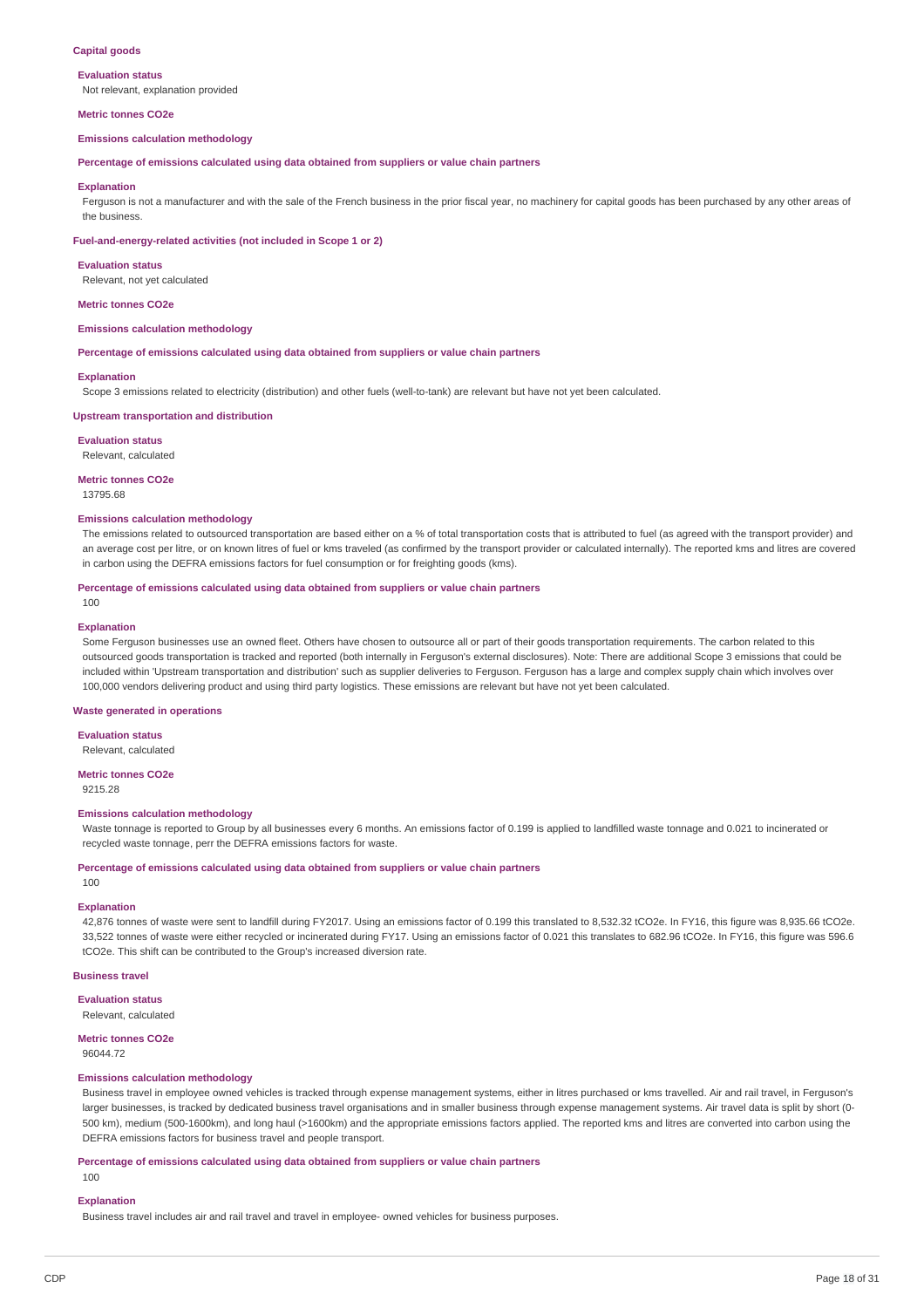#### **Employee commuting**

# **Evaluation status**

Relevant, not yet calculated

## **Metric tonnes CO2e**

**Emissions calculation methodology**

**Percentage of emissions calculated using data obtained from suppliers or value chain partners**

#### **Explanation**

With nearly 33,000 employees commuting to work across the Group, this is likely to represent a significant amount of emissions. It has not yet been calculated.

### **Upstream leased assets**

**Evaluation status**

Not relevant, explanation provided

### **Metric tonnes CO2e**

## **Emissions calculation methodology**

**Percentage of emissions calculated using data obtained from suppliers or value chain partners**

#### **Explanation**

Ferguson's leased assets are included in Scope 1 and Scope 2 reporting. There are no upstream leased assets.

### **Downstream transportation and distribution**

**Evaluation status** Relevant, not yet calculated

#### **Metric tonnes CO2e**

**Emissions calculation methodology**

**Percentage of emissions calculated using data obtained from suppliers or value chain partners**

#### **Explanation**

Ferguson has a large and complex supply chain which involves over a million customers collecting product. The carbon emissions relating to customer transportation have not yet been calculated.

#### **Processing of sold products**

#### **Evaluation status**

Not relevant, explanation provided

### **Metric tonnes CO2e**

#### **Emissions calculation methodology**

**Percentage of emissions calculated using data obtained from suppliers or value chain partners**

#### **Explanation**

Not applicable to Ferguson. Ferguson sells "finished" products that are used but not processed further.

**Use of sold products**

#### **Evaluation status**

Relevant, not yet calculated

#### **Metric tonnes CO2e**

#### **Emissions calculation methodology**

**Percentage of emissions calculated using data obtained from suppliers or value chain partners**

#### **Explanation**

The use of some of Ferguson's products will result in carbon emissions, for example, gas boilers. The emissions related to product use have not yet been calculated.

**End of life treatment of sold products**

**Evaluation status** Relevant, not yet calculated

#### **Metric tonnes CO2e**

### **Emissions calculation methodology**

**Percentage of emissions calculated using data obtained from suppliers or value chain partners**

#### **Explanation**

Ferguson has a vast product portfolio which requires disposal in a number of different ways (recycling, recovery as WEEE under the Waste Electrical and Electronic Equipment Directive etc). The carbon related to end of life treatment of sold products has not yet been calculated.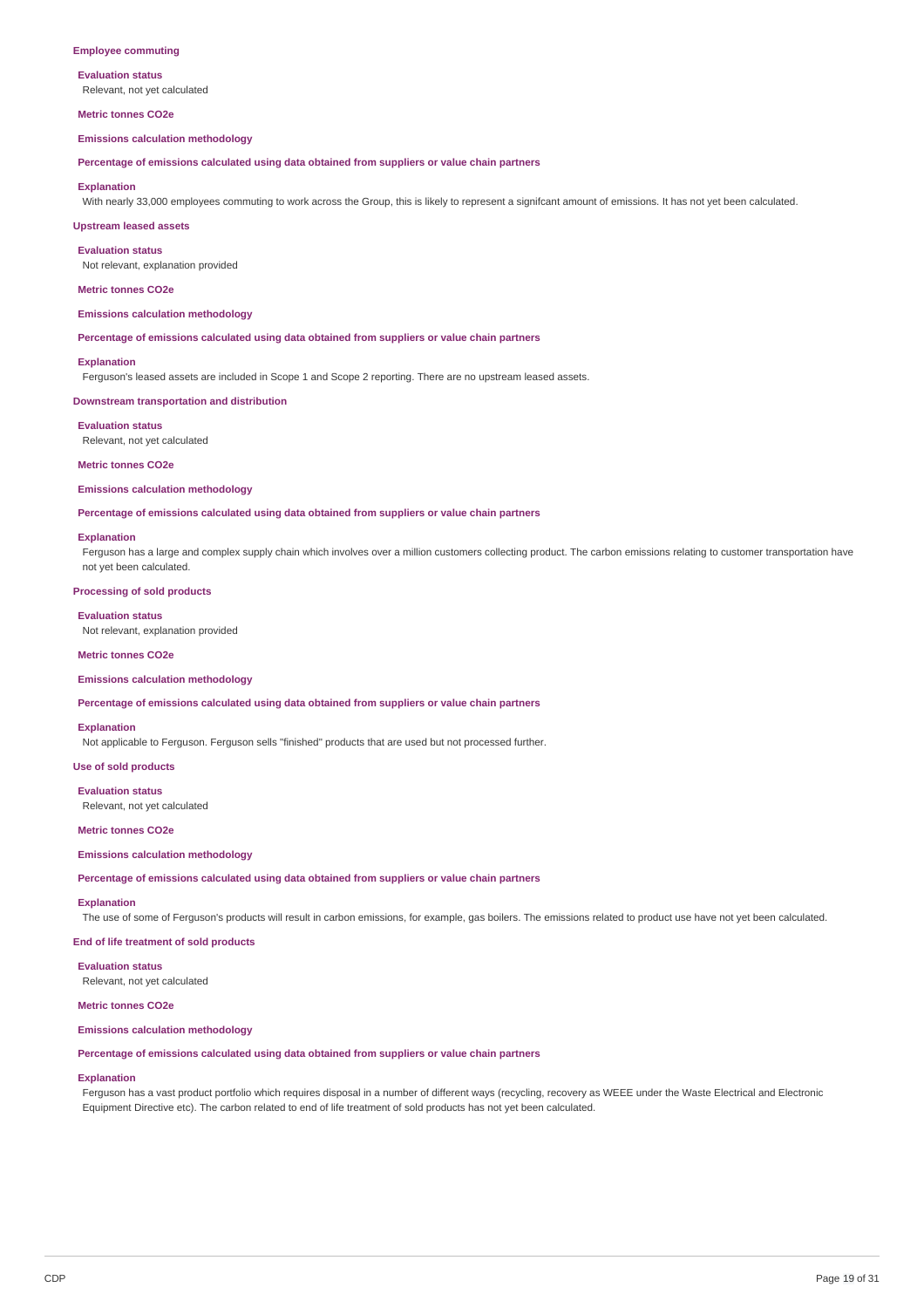#### **Downstream leased assets**

**Evaluation status** Relevant, not yet calculated

**Metric tonnes CO2e**

**Emissions calculation methodology**

**Percentage of emissions calculated using data obtained from suppliers or value chain partners**

### **Explanation**

Ferguson sublets a small number of locations for which emissions have not been calculated.

#### **Franchises**

**Evaluation status**

Not relevant, explanation provided

## **Metric tonnes CO2e**

**Emissions calculation methodology**

**Percentage of emissions calculated using data obtained from suppliers or value chain partners**

**Explanation**

Ferguson does not operate under any franchises.

# **Investments**

**Evaluation status** Not relevant, explanation provided

#### **Metric tonnes CO2e**

**Emissions calculation methodology**

**Percentage of emissions calculated using data obtained from suppliers or value chain partners**

## **Explanation**

Not applicable to Ferguson.

**Other (upstream)**

**Evaluation status**

**Metric tonnes CO2e**

**Emissions calculation methodology**

**Percentage of emissions calculated using data obtained from suppliers or value chain partners**

**Explanation**

**Other (downstream)**

**Evaluation status**

**Metric tonnes CO2e**

**Emissions calculation methodology**

**Percentage of emissions calculated using data obtained from suppliers or value chain partners**

**Explanation**

# C6.7

**(C6.7) Are carbon dioxide emissions from biologically sequestered carbon relevant to your organization?** No

# C6.10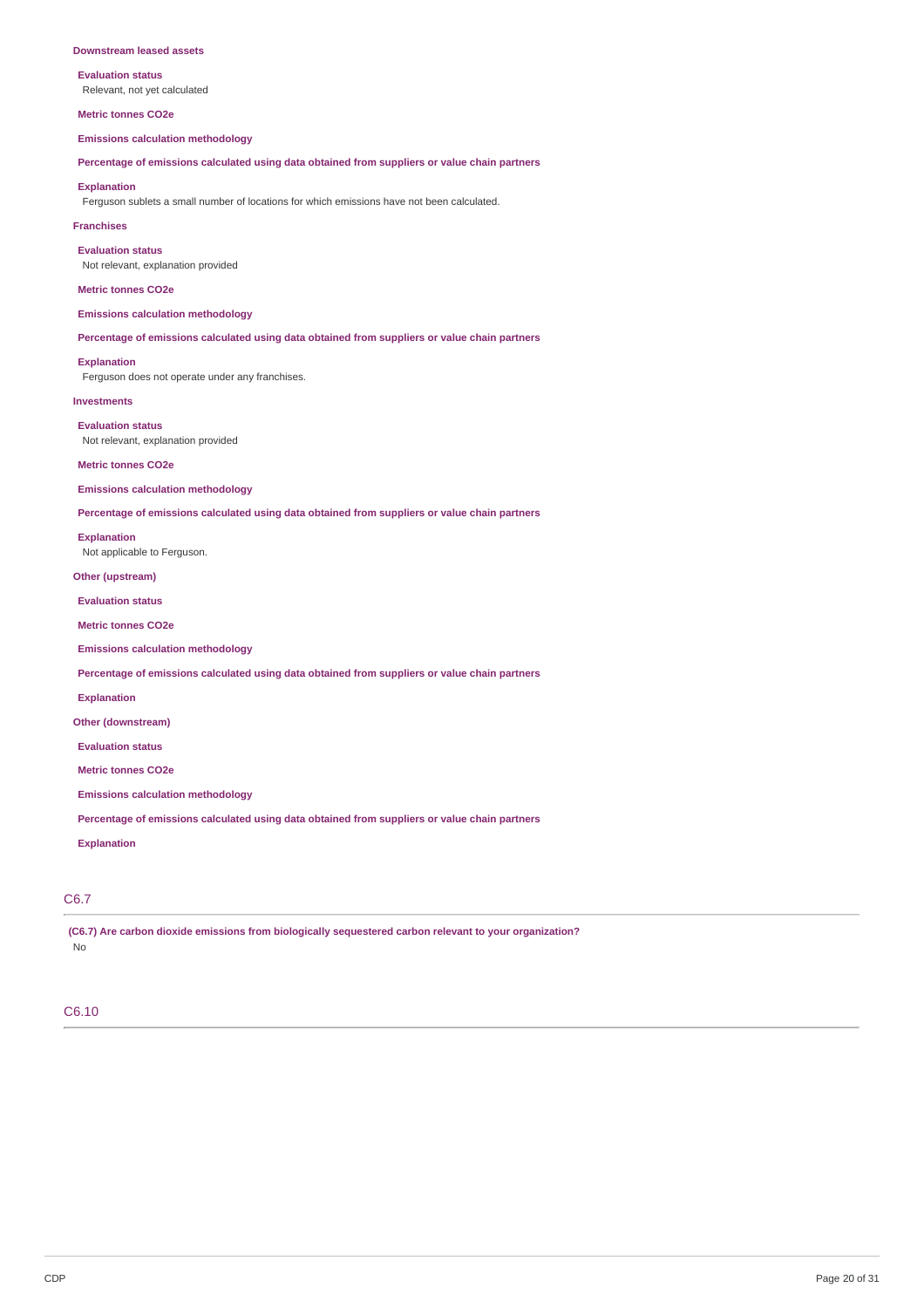(C6.10) Describe your gross global combined Scope 1 and 2 emissions for the reporting year in metric tons CO2e per unit currency total revenue and provide any **additional intensity metrics that are appropriate to your business operations.**

# **Intensity figure**

19.6

**Metric numerator (Gross global combined Scope 1 and 2 emissions)** 455144

**Metric denominator** unit total revenue

**Metric denominator: Unit total** 17324000000

**Scope 2 figure used** Location-based

**% change from previous year** 4

**Direction of change** Decreased

# **Reason for change**

Improvement in the intensity metric is attributed to growth in the size of the business and emissions reductions project, which have together improved the tCO2e/Erevenue.

# C7. Emissions breakdowns

# C7.1

**(C7.1) Does your organization have greenhouse gas emissions other than carbon dioxide?** No

## C7.2

## **(C7.2) Break down your total gross global Scope 1 emissions by country/region.**

| <b>Country/Region</b>                                | Scope 1 emissions (metric tons CO2e) |
|------------------------------------------------------|--------------------------------------|
| United States of America                             | 146035.7                             |
| United Kingdom of Great Britain and Northern Ireland | 25785.2                              |
| Canada                                               | 13724.9                              |
| Denmark                                              | 7119.7                               |
| Sweden                                               | 1178.4                               |
| Finland                                              | 1595.7                               |
| Norway                                               | 82.6                                 |
| Switzerland                                          | 0                                    |
| Netherlands                                          | 1390.6                               |

# C7.3

**(C7.3) Indicate which gross global Scope 1 emissions breakdowns you are able to provide.** By business division

## C7.3a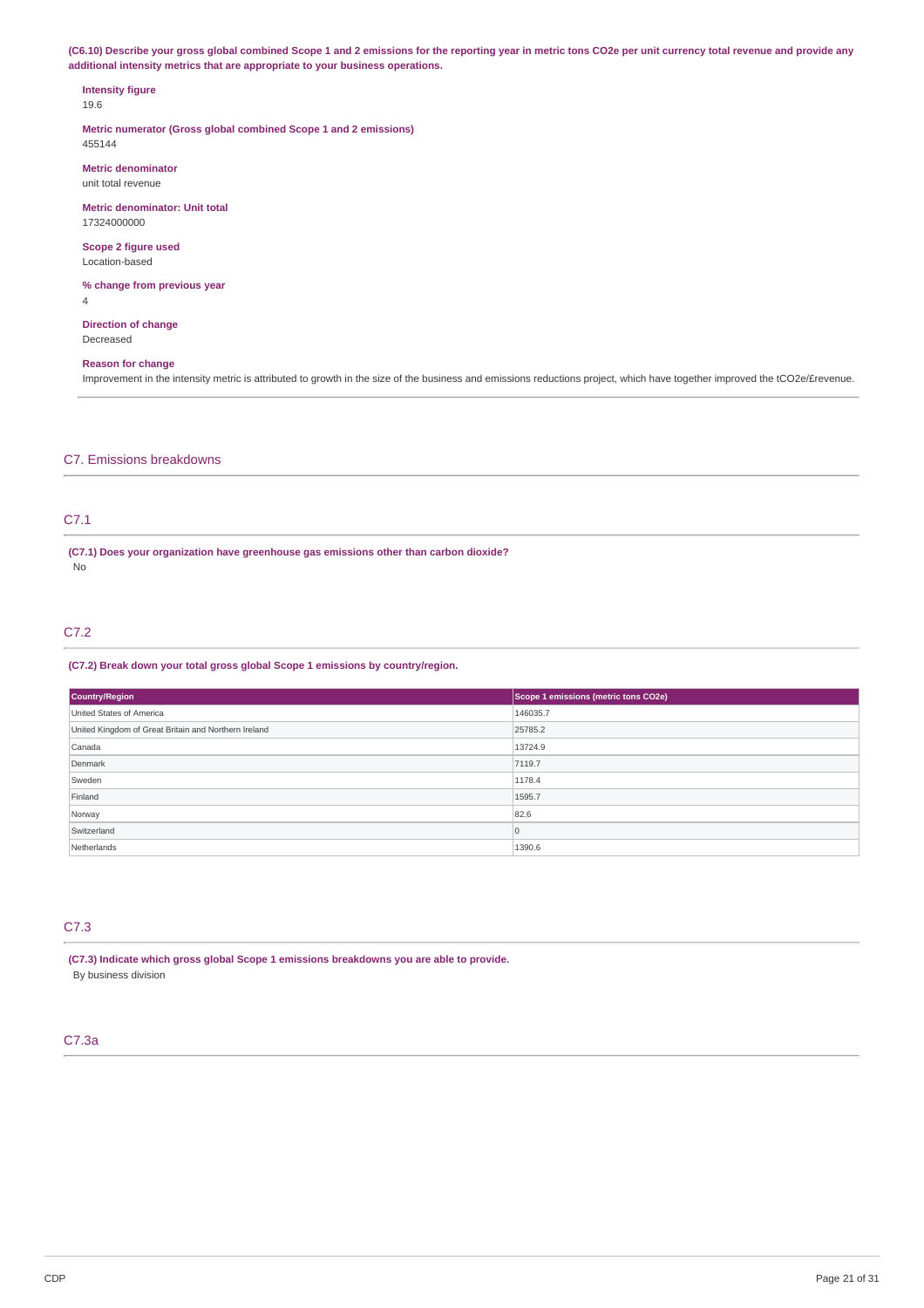## **(C7.3a) Break down your total gross global Scope 1 emissions by business division.**

| <b>Business division</b>     | Scope 1 emissions (metric ton CO2e) |
|------------------------------|-------------------------------------|
| Ferguson- USA                | 146035.7                            |
| Wolseley UK                  | 25598.7                             |
| Ferguson Group Services- UK  | 141.7                               |
| Wolseley Canada              | 1390.6                              |
| Stark-Denmark                | 6341.1                              |
| Silvan- Denmark              | 776                                 |
| Stark Group HQ- Denmark      | 82.6                                |
| Beijer- Sweden               | 1179.4                              |
| Stark- Finland               | 1595.7                              |
| Neumann-Norway               | 392                                 |
| Ferguson plc HQ- Switzerland | 0                                   |
| Wasco-Netherlands            | 1390.6                              |
| Soak.com- UK                 | 22.4                                |

## C7.5

**(C7.5) Break down your total gross global Scope 2 emissions by country/region.**

| <b>Country/Region</b>                                           | Scope 2, location-based<br>(metric tons CO2e) | Scope 2, market-based<br>(metric tons CO2e) | Purchased and consumed electricity,<br>heat, steam or cooling (MWh) | Purchased and consumed low-carbon electricity, heat, steam or cooling<br>accounted in market-based approach (MWh) |
|-----------------------------------------------------------------|-----------------------------------------------|---------------------------------------------|---------------------------------------------------------------------|-------------------------------------------------------------------------------------------------------------------|
| United States of America                                        | 108601.3                                      |                                             | 108601.3                                                            |                                                                                                                   |
| United Kingdom of Great Britain 10513.6<br>and Northern Ireland |                                               |                                             | 10513.6                                                             |                                                                                                                   |
| Canada                                                          | 5565.7                                        |                                             | 5565.7                                                              |                                                                                                                   |
| Denmark                                                         | 7050.1                                        |                                             | 7050.1                                                              |                                                                                                                   |
| Sweden                                                          | 999.1                                         |                                             | 999.1                                                               |                                                                                                                   |
| Finland                                                         | 4689.4                                        |                                             | 4689.4                                                              |                                                                                                                   |
| Norway                                                          | 45.9                                          |                                             | 45.9                                                                |                                                                                                                   |
| Switzerland                                                     | 0.3                                           |                                             | 0.3                                                                 |                                                                                                                   |
| Netherlands                                                     | 1356.9                                        |                                             | 1356.9                                                              |                                                                                                                   |

# C7.6

**(C7.6) Indicate which gross global Scope 2 emissions breakdowns you are able to provide.** By business division

# C7.6a

# **(C7.6a) Break down your total gross global Scope 2 emissions by business division.**

| <b>Business division</b>     | Scope 2, location-based emissions (metric tons CO2e) | Scope 2, market-based emissions (metric tons CO2e) |
|------------------------------|------------------------------------------------------|----------------------------------------------------|
| Ferguson- USA                | 108601.3                                             |                                                    |
| Wolseley UK                  | 10508                                                |                                                    |
| Soak.com-UK                  | 324.5                                                |                                                    |
| Ferguson Group Services- UK  | 156                                                  |                                                    |
| <b>Wolseley Canada</b>       | 5565.7                                               |                                                    |
| Stark-Denmark                | 4316.7                                               |                                                    |
| Silvan-Denmark               | 2733.4                                               |                                                    |
| Stark Group HQ- Denmark      | 116.2                                                |                                                    |
| Neumann-Norway               | 45.9                                                 |                                                    |
| Ferguson plc HQ- Switzerland | 0.3                                                  |                                                    |
| Wasco-Netherlands            | 1356.9                                               |                                                    |

# C7.9

(C7.9) How do your gross global emissions (Scope 1 and 2 combined) for the reporting year compare to those of the previous reporting year? Increased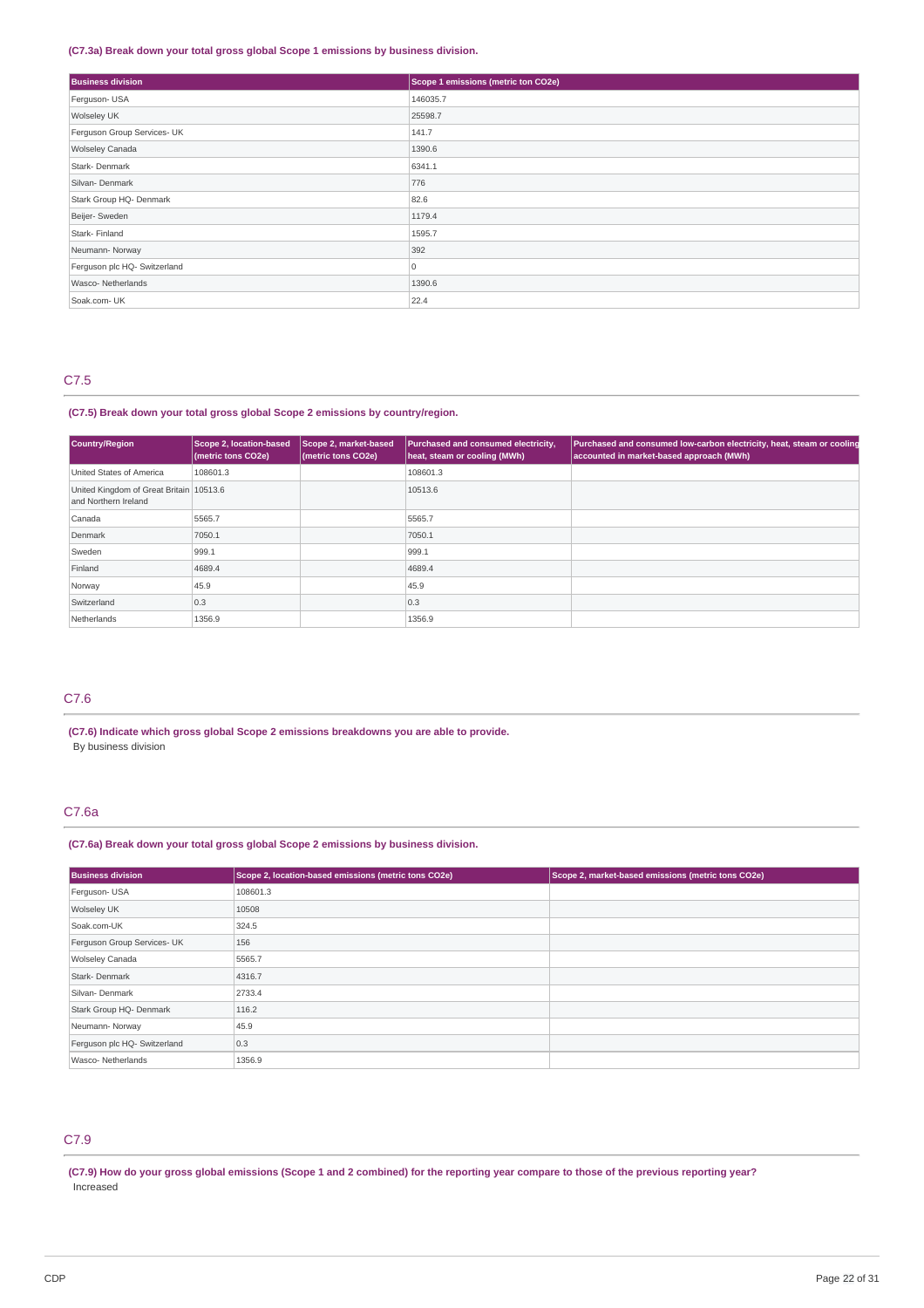# C7.9a

(C7.9a) Identify the reasons for any change in your gross global emissions (Scope 1 and 2 combined) and for each of them specify how your emissions compare **to the previous year.**

|                                            | <b>Change in emissions</b><br>(metric tons CO2e) | <b>Direction</b><br>of change | (percentage) | <b>Emissions value   Please explain calculation</b>                                                                                                                                                                      |
|--------------------------------------------|--------------------------------------------------|-------------------------------|--------------|--------------------------------------------------------------------------------------------------------------------------------------------------------------------------------------------------------------------------|
| Change in renewable<br>energy consumption  |                                                  | $<$ Not<br>Applicable>        |              |                                                                                                                                                                                                                          |
| Other emissions<br>reduction activities    |                                                  | $<$ Not<br>Applicable>        |              |                                                                                                                                                                                                                          |
| Divestment                                 | 10812.7                                          | Decreased 2                   |              | Divested of Wolseley France (7024.8) and Tobler in Switzerland (3,787.9). Near the 3Q of the FY2016, the business sold the<br>Nordics businesses and we expect that will have an impact in the following reporting year. |
| Acquisitions                               |                                                  | $<$ Not<br>Applicable>        | $\Lambda$    | Small bolt-on acquisitions occur frequently in the Ferquson U.S. business, which are expected to increase our carbon footprint<br>annually.                                                                              |
| Mergers                                    |                                                  | $<$ Not<br>Applicable>        |              |                                                                                                                                                                                                                          |
| Change in output                           | 20                                               | Increased                     |              | Ferguson Group's revenue increased from £14,430m in FY2016 to £17,324m in FY2017. This increase of 20% represents an<br>overall increase in Ferguson's output under the year in review.                                  |
| Change in methodology                      |                                                  | $<$ Not<br>Applicable>        |              |                                                                                                                                                                                                                          |
| Change in boundary                         |                                                  | $<$ Not<br>Applicable>        |              |                                                                                                                                                                                                                          |
| Change in physical<br>operating conditions |                                                  | $<$ Not<br>Applicable>        |              |                                                                                                                                                                                                                          |
| Unidentified                               |                                                  | $<$ Not<br>Applicable>        |              |                                                                                                                                                                                                                          |
| Other                                      |                                                  | $<$ Not<br>Applicable>        |              |                                                                                                                                                                                                                          |

# C7.9b

(C7.9b) Are your emissions performance calculations in C7.9 and C7.9a based on a location-based Scope 2 emissions figure or a market-based Scope 2 **emissions figure?**

Location-based

# C8. Energy

# C8.1

**(C8.1) What percentage of your total operational spend in the reporting year was on energy?** More than 0% but less than or equal to 5%

# C8.2

**(C8.2) Select which energy-related activities your organization has undertaken.**

|                                                    | Indicate whether your organization undertakes this energy-related activity |
|----------------------------------------------------|----------------------------------------------------------------------------|
| Consumption of fuel (excluding feedstocks)         | <b>No</b>                                                                  |
| Consumption of purchased or acquired electricity   | Yes                                                                        |
| Consumption of purchased or acquired heat          | Yes                                                                        |
| Consumption of purchased or acquired steam         | N <sub>0</sub>                                                             |
| Consumption of purchased or acquired cooling       | <b>No</b>                                                                  |
| Generation of electricity, heat, steam, or cooling | N <sub>0</sub>                                                             |

# C8.2a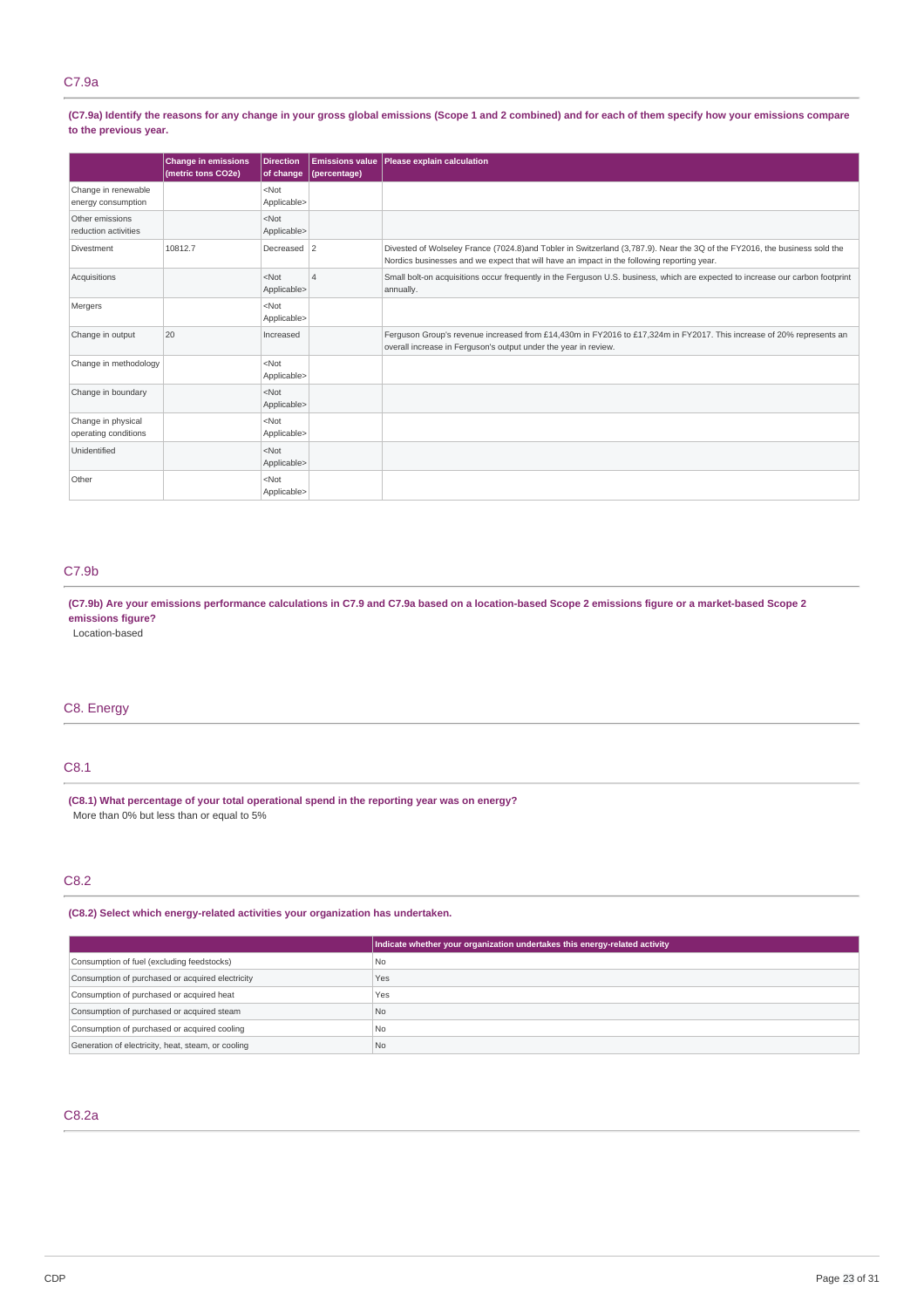## **(C8.2a) Report your organization's energy consumption totals (excluding feedstocks) in MWh.**

|                                                         | <b>Heating value</b>      | <b>IMWh from renewable sources</b> | MWh from non-renewable sources | <b>Total MWh</b>          |
|---------------------------------------------------------|---------------------------|------------------------------------|--------------------------------|---------------------------|
| Consumption of fuel (excluding feedstock)               | <not applicable=""></not> | <not applicable=""></not>          | <not applicable=""></not>      | <not applicable=""></not> |
| Consumption of purchased or acquired electricity        | <not applicable=""></not> | ю                                  | 380737.85                      | 380737.85                 |
| Consumption of purchased or acquired heat               | <not applicable=""></not> |                                    | 42651.86                       | 42651.86                  |
| Consumption of purchased or acquired steam              | <not applicable=""></not> | <not applicable=""></not>          | <not applicable=""></not>      | <not applicable=""></not> |
| Consumption of purchased or acquired cooling            | <not applicable=""></not> | <not applicable=""></not>          | <not applicable=""></not>      | <not applicable=""></not> |
| Consumption of self-generated non-fuel renewable energy | <not applicable=""></not> | <not applicable=""></not>          | <not applicable=""></not>      | <not applicable=""></not> |
| Total energy consumption                                | <not applicable=""></not> |                                    | 423389.71                      | 423389.71                 |

# C8.2f

(C8.2f) Provide details on the electricity, heat, steam and/or cooling amounts that were accounted for at a low-carbon emission factor in the market-based Scope 2 **figure reported in C6.3.**

# C9. Additional metrics

# C9.1

**(C9.1) Provide any additional climate-related metrics relevant to your business.**

## **Description**

Other, please specify (Carbon Intensity per FTE Employee)

## **Metric value**

11.59

**Metric numerator** Metric tonnes CO2e (Gross Global tCO2e)

**Metric denominator (intensity metric only)** Full Time Equivalent Employee

# **% change from previous year**

2.16

## **Direction of change** Increased

## **Please explain**

Overall increase attributed to increased output and growth from mergers and acquisitions.

## C10. Verification

# C10.1

**(C10.1) Indicate the verification/assurance status that applies to your reported emissions.**

|                                          | Verification/assurance status                          |
|------------------------------------------|--------------------------------------------------------|
| Scope 1                                  | Third-party verification or assurance process in place |
| Scope 2 (location-based or market-based) | Third-party verification or assurance process in place |
| Scope 3                                  | Third-party verification or assurance process in place |

# C10.1a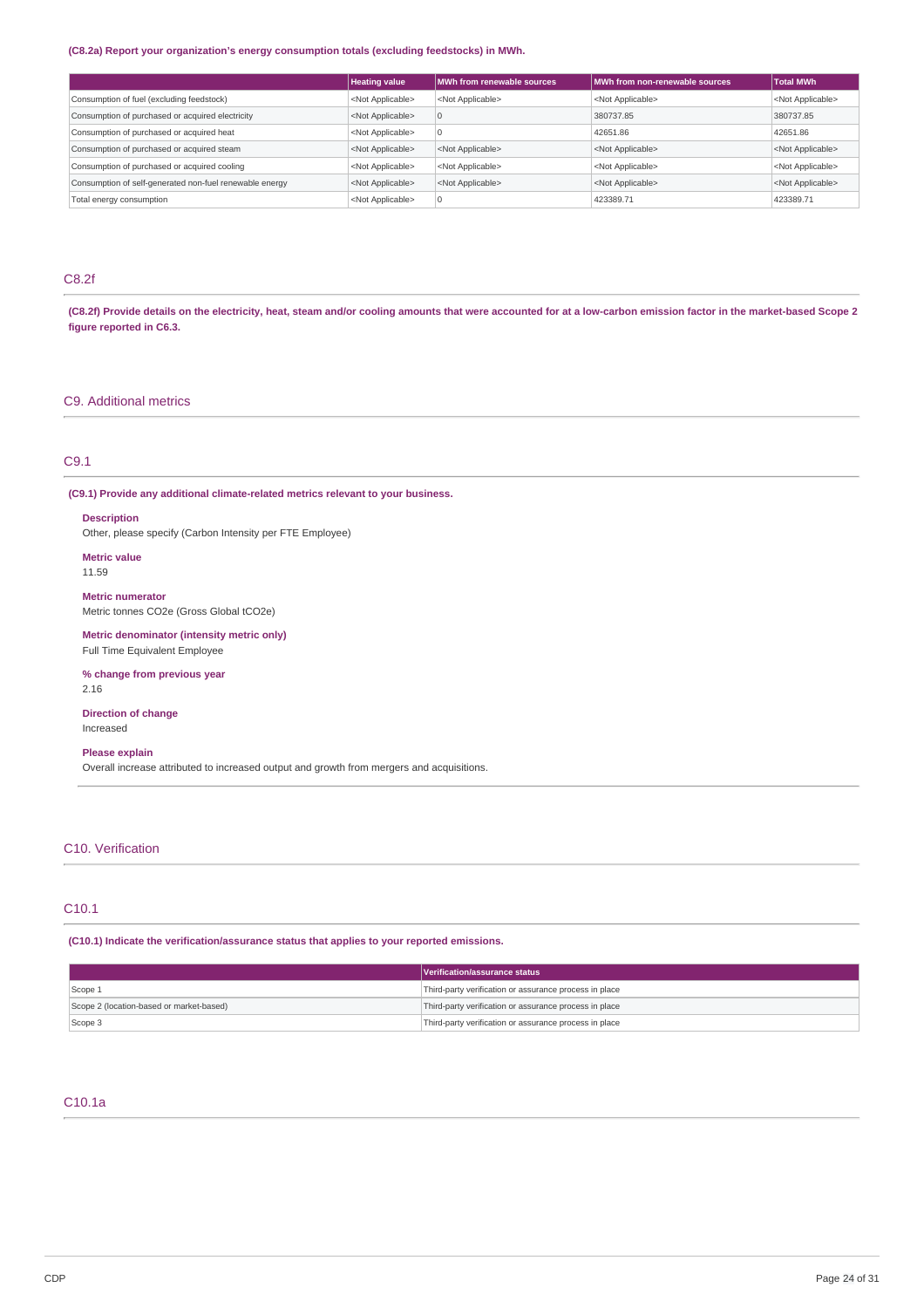#### (C10.1a) Provide further details of the verification/assurance undertaken for your Scope 1 and/or Scope 2 emissions and attach the relevant statements.

# **Scope**

Scope 1

#### **Verification or assurance cycle in place** Biennial process

## **Status in the current reporting year**

Underway but not complete for reporting year-previous statement of process attached

#### **Type of verification or assurance** Limited assurance

# **Attach the statement**

Wolseley ISAE 3000 (Revised) Limited Assurance Report\_December 2016\_191216.pdf

## **Page/ section reference**

The appropriate assurance letter from PwC is attached.

#### **Relevant standard** ISAE3000

**Proportion of reported emissions verified (%)**

100

# **Scope**

Scope 2 location-based

#### **Verification or assurance cycle in place** Biennial process

#### **Status in the current reporting year**

Underway but not complete for reporting year-previous statement of process attached

### **Type of verification or assurance** Limited assurance

# **Attach the statement**

Wolseley ISAE 3000 (Revised) Limited Assurance Report\_December 2016\_191216.pdf

**Page/ section reference** Location-based Scope 2 emissions are included in the PwC assurance.

### **Relevant standard** Please select

**Proportion of reported emissions verified (%)**

# C10.1b

(C10.1b) Provide further details of the verification/assurance undertaken for your Scope 3 emissions and attach the relevant statements.

### **Scope**

Scope 3- all relevant categories

#### **Verification or assurance cycle in place** Biennial process

# **Status in the current reporting year**

Underway but not complete for reporting year – previous statement of process attached

## **Attach the statement**

Wolseley ISAE 3000 (Revised) Limited Assurance Report\_December 2016\_191216.pdf

# **Page/section reference**

Selected Scope 3 emissions are included in the verification from PwC.

### **Relevant standard** ISAE3000

# C10.2

(C10.2) Do you verify any climate-related information reported in your CDP disclosure other than the emissions figures reported in C6.1, C6.3, and C6.5? No, we do not verify any other climate-related information reported in our CDP disclosure

## C11. Carbon pricing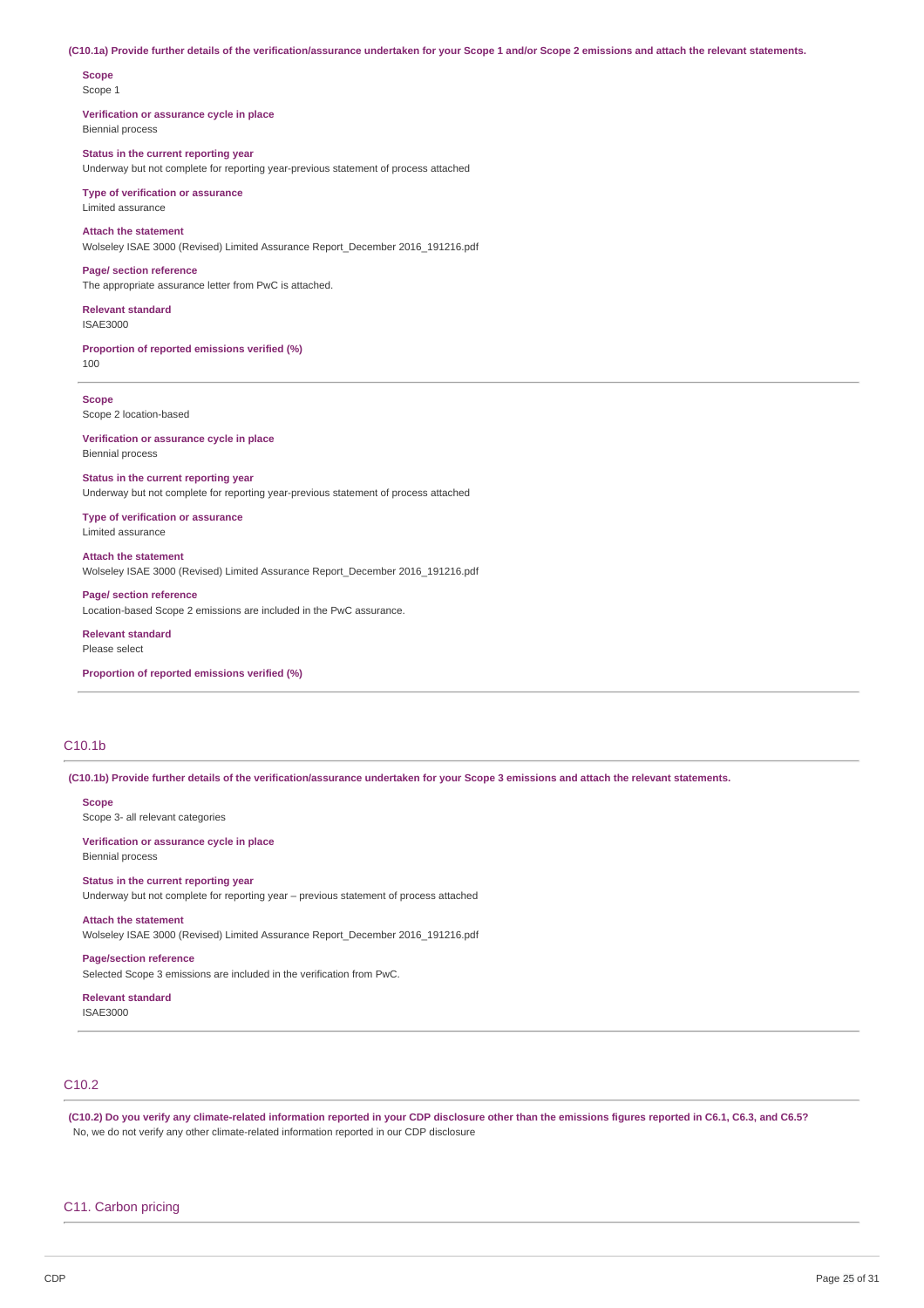## C11.1

(C11.1) Are any of your operations or activities regulated by a carbon pricing system (i.e. ETS, Cap & Trade or Carbon Tax)? No, and we do not anticipate being regulated in the next three years

# C11.2

**(C11.2) Has your organization originated or purchased any project-based carbon credits within the reporting period?** No

# C11.3

**(C11.3) Does your organization use an internal price on carbon?** No, and we do not currently anticipate doing so in the next two years

## C12. Engagement

## C12.1

**(C12.1) Do you engage with your value chain on climate-related issues?** Yes, our suppliers

Yes, our customers

# C12.1a

## **(C12.1a) Provide details of your climate-related supplier engagement strategy.**

#### **Type of engagement**

Engagement & incentivization (changing supplier behavior)

## **Details of engagement**

Other, please specify (Utilizing Backhauls for Suppliers)

# **% of suppliers by number**

80

## **% total procurement spend (direct and indirect)**

**% Scope 3 emissions as reported in C6.5**

## 3

## **Rationale for the coverage of your engagement**

Where possible, we work with our suppliers to reduce their environmental impacts. For example, we help our suppliers to avoid unnecessary travel- and prevent potential "unloaded" miles by "backhauling" product from their factories when our trucks are returning empty to our distribution centres.

## **Impact of engagement, including measures of success**

In 2016/17, we saved our suppliers in the USA and UK from travelling 4.2 million miles. This equates to 5,946 tonnes of avoided carbon emissions (the equivalent of taking 1,256 passenger vehicles off the road for a year\*). \*www.epa.gov

#### **Comment**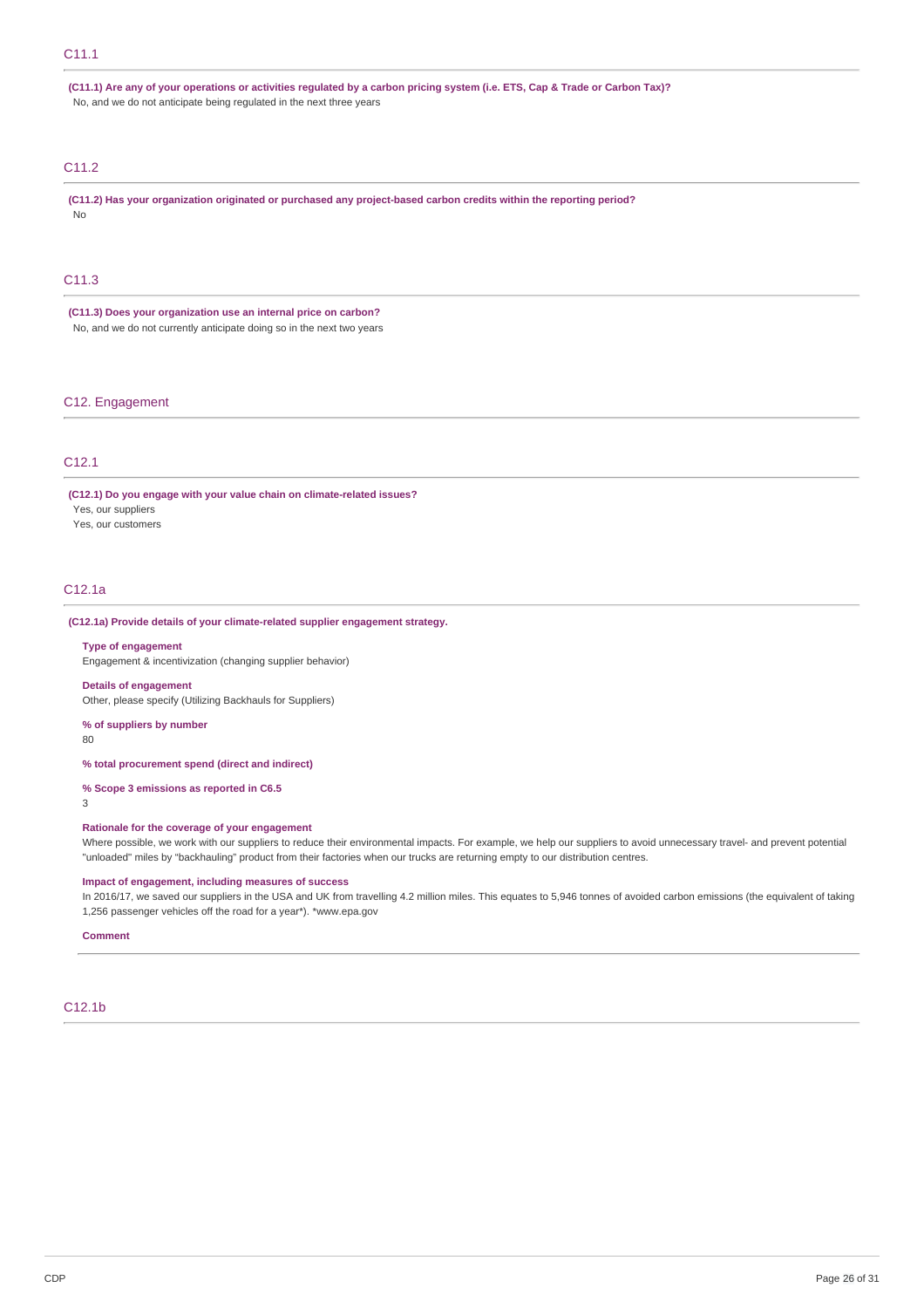#### **(C12.1b) Give details of your climate-related engagement strategy with your customers.**

**Type of engagement** Education/information sharing

#### **Details of engagement**

Share information about your products and relevant certification schemes (i.e. Energy STAR)

**Size of engagement**

## **% Scope 3 emissions as reported in C6.5**

#### **Please explain the rationale for selecting this group of customers and scope of engagement**

Showrooms in our U.S. market hold events that educate customers on products with sustainability benefits, including products with "Low Flow" or "Watersense" designation, or provide increased lighting or heating efficiency. A great example is highlight PROFLO products, one of which, the Greenlee (https://www.ferguson.com/product/proflo-greenlee-elongated-toilet-bowl-in-white-pf9803wh/\_/R-4668832) offers the lowest gallon per flush out of any gravity fed toilet on the market.

#### **Impact of engagement, including measures of success**

Engagement is measured by number of attendees, and amount of product sold.

#### **Type of engagement**

Education/information sharing

#### **Details of engagement**

Run an engagement campaign to educate customers about the climate change impacts of (using) your products, goods, and/or services

### **Size of engagement**

**% Scope 3 emissions as reported in C6.5**

### **Please explain the rationale for selecting this group of customers and scope of engagement**

Recognizing that our customers may not understand what a carbon footprint is and why it matters to their business, our Marketing Team developed a "Green Ideas" section of our website, which is updated regularly with content. Stories include awareness articles about LEED Building, tankless water heaters and LED lighting. The content can be accessed here: https://www.ferguson.com/content/green-ideas

#### **Impact of engagement, including measures of success**

We measure the amount of traffic that this section of the website receives, and track customer and vendor inquiries regarding sustainability- whether they are searching for products that will help them meet their sustainability goals, or would like to learn more about Ferguson's efforts to improve sustainability within our operations.

## C12.3

(C12.3) Do you engage in activities that could either directly or indirectly influence public policy on climate-related issues through any of the following? Direct engagement with policy makers

Trade associations

Funding research organizations

## C12.3a

#### **(C12.3a) On what issues have you been engaging directly with policy makers?**

| <b>Focus of legislation</b>                                                   | Corporate<br>position | Details of engagement                                                                                                                                | <b>Proposed legislative solution</b>                                                                                                                                                                                                                                                                              |
|-------------------------------------------------------------------------------|-----------------------|------------------------------------------------------------------------------------------------------------------------------------------------------|-------------------------------------------------------------------------------------------------------------------------------------------------------------------------------------------------------------------------------------------------------------------------------------------------------------------|
| Other, please specify (EU<br>Timber)                                          | minor<br>exceptions   | Support with Active involvement with policy makers in the adaption of<br>the EUTR (EU Timber regulations) to the laws of the<br>Nordic EU countries. | Continuous involvement in interpretation of the law of the Nordic countries.                                                                                                                                                                                                                                      |
| Clean energy generation                                                       | Support               | The Renewable Heat Incentive: Submission to the UK's<br>government consultation.                                                                     | Strongly supported the proposed changes to the scheme designed to accelerate the uptake of renewable<br>heating systems.                                                                                                                                                                                          |
| Clean energy generation                                                       | major<br>exceptions   | Support with ECO: Help to Heat- Submission to the UK's government<br>consultation.                                                                   | Whilst we indicated our strong support for the overall scheme to help those most in need we disagreed with<br>the retrogressive steps to limit boiler replacements.                                                                                                                                               |
| Energy efficiency                                                             | minor<br>exceptions   | Support with The Industrial Strategy: Submission to the UK's<br>government consultation.                                                             | Our response to the consultation focused on the 'delivering affordable energy and clean growth' pillar. We<br>did highlight concerns regarding the possibility of further complexity and regulatory burdens for the heating<br>and energy efficiency sector.                                                      |
| Energy efficiency                                                             | Support               | The Heat and Energy Efficiency Strategy: Submission to<br>the Scottish government's consultation.                                                    | Our submission strongly supported the Scottish Government strategy of increasing the use of low carbon<br>heating systems and the uptake of energy efficiency policies.                                                                                                                                           |
| Energy efficiency                                                             | minor<br>exceptions   | UK's government consultation.                                                                                                                        | Support with The Future of Heat: Domestic Buildings: Submission to the We strongly supported the proposals outlined in the consultation mandating the use of products designed to<br>improve efficiency and control. However we felt that there was further scope for improvement by including<br>other measures. |
| Other, please specify<br>(Renewable Energy-<br><b>Biomass Suppliers List)</b> | Support               | Renewable Energy- Biosmass Suppliers List: Submission<br>to the UK government's consultation.                                                        | We supported the consultation designed to continue the BSL providing evidence of the quality and impact of<br>biomass fuel for heating.                                                                                                                                                                           |

## C12.3b

**(C12.3b) Are you on the board of any trade associations or do you provide funding beyond membership?** Yes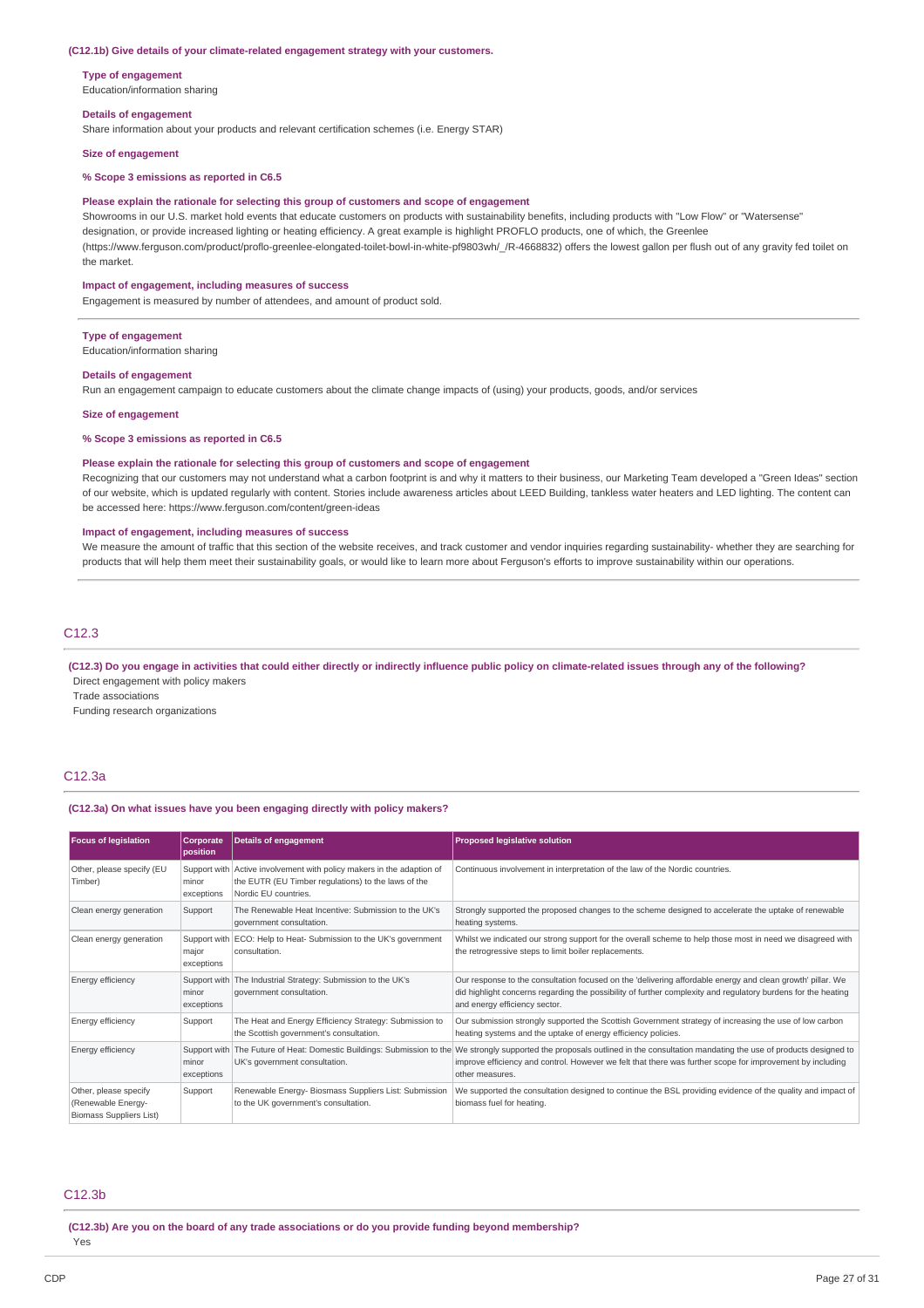## C12.3c

#### (C12.3c) Enter the details of those trade associations that are likely to take a position on climate change legislation.

#### **Trade association**

HHIC (Heating and Hotwater Industry Council) (Wolseley UK)

# **Is your position on climate change consistent with theirs?**

Consistent

## **Please explain the trade association's position**

THe HHIC are actively tackling all the challenges that the Zero Carbon targets have provided to industry. They currently have a very active campaign to influence the UK Government on how best to meet the 2020 and 2050 targets including the establishment of an industry/government policy on 'Heat in Building' an active campaign on ERP labeling and promoting the benefits of quality standards through the 'Benchmark' scheme.

## **How have you, or are you attempting to, influence the position?**

Wolseley UK is an active member of the HHIC providing the chair of the Merchants Group and broadly agrees with the strategy of reducing demand and incentivising the uptake of energy efficiency and renewable technologies.

#### **Trade association**

Associated Builders and Contractors (ABC)- Ferguson U.S.

#### **Is your position on climate change consistent with theirs?** Mixed

## **Please explain the trade association's position**

The Associated Builders and Contractors hold the position that environmental regulations will stifle economic opportunity and increase energy and material prices for the construction industry. ABC also states that in addition to alternative and renewable energy development, a traditional mix of domestic fossil fuels must also be developed.

#### **How have you, or are you attempting to, influence the position?**

We have not tried to influence the position, but are actively pursing ways to reduce our own carbon footprint.

## C12.3d

**(C12.3d) Do you publicly disclose a list of all research organizations that you fund?** No

# C12.3f

## (C12.3f) What processes do you have in place to ensure that all of your direct and indirect activities that influence policy are consistent with your overall climate **change strategy?**

Our efforts to align our business strategy with our climate change risks and opportunities will ensure that our direct and indirect activities that influence policy in the countries where we operate are consistent with our overall climate change strategy. Ferguson's "Better Business" framework has 13 material issues which actively support our growth, improve employee engagement, address our top risks and compliance requirements or are important to our shakeholders, customers and suppliers. All our direct and indirect activities that influence policy are guided by our "Better Business" framework and a process for reviewing our engagements is in place with each of our operating regions.

## C12.4

(C12.4) Have you published information about your organization's response to climate change and GHG emissions performance for this reporting year in places **other than in your CDP response? If so, please attach the publication(s).**

#### **Publication**

In mainstream reports

# **Status**

Complete

**Attach the document** Ferguson\_FullAnnualReport2017.pdf

#### **Content elements**

Governance Strategy Risks & opportunities Emissions figures Emission targets Other metrics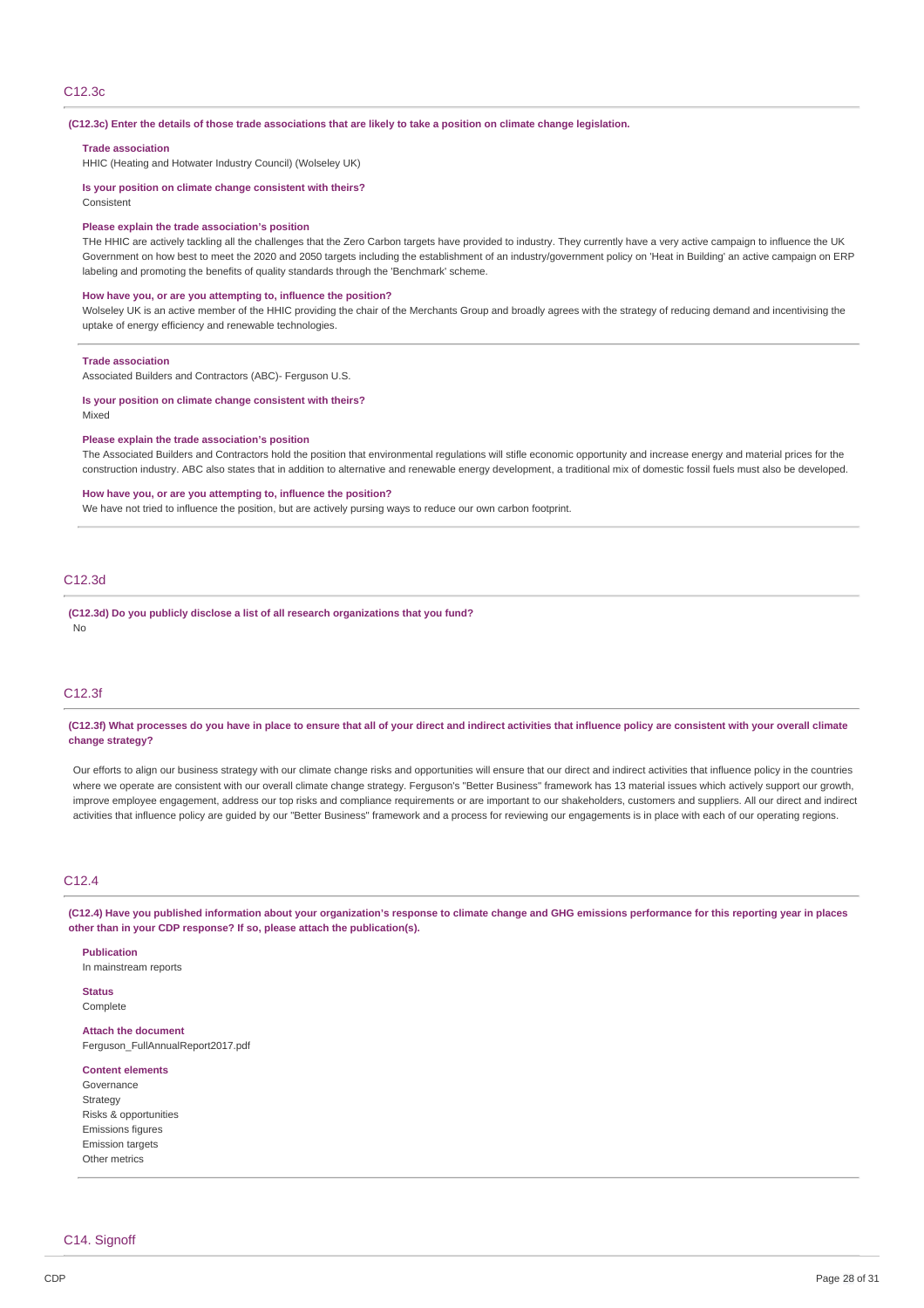## C-FI

## (C-FI) Use this field to provide any additional information or context that you feel is relevant to your organization's response. Please note that this field is optional **and is not scored.**

Our business changed significantly in FY2017. Wolseley plc went through a re-branding process to recognize the size the the importance of Ferguson in the USA which today generates nearly 90 percent of the Group's trading profit. As a result of those changes, many of the Group roles previously located in the U.K. were transitioned to the U.S. The sale of the Nordic businesses (STARK and DT Group) was completed at the end of Q3. Therefore, going forward, Ferguson will no longer report on operations in Denmark, Sweden, Finland and Norway.

# C14.1

**(C14.1) Provide details for the person that has signed off (approved) your CDP climate change response.**

|         | <b>Job title</b>                                                                  | Corresponding job category |
|---------|-----------------------------------------------------------------------------------|----------------------------|
| $Row_1$ | Mike Brooks, Chief Marketing Officer and member of the Group Executive Committee. | Other C-Suite Officer      |

## SC. Supply chain module

# SC0.0

**(SC0.0) If you would like to do so, please provide a separate introduction to this module.**

Ferguson plc is the largest specialist trade distributor of plumbing and heating products to professional contractors and a leading supplier of building materials to the professional market. The Group primarily purchases pre-assembled products such as industrial pipes, valves and fittings, plumbing supplies, heating ventilation equipment, and building materials. The products are then delivered to Group branches or regional distribution centres for onward sale to customers either against order or over the counter, and they may be collected by the customer or delivered to a site. The Group typically contracts with local, as well as international, suppliers for products. Contracts with customers range from individual purchases to supply arrangement for entire systems of plumbing and heating systems. The Group distributes and supplies products in the residential, commercial, civil/infrastructure and industrial sectors.

# SC0.1

**(SC0.1) What is your company's annual revenue for the stated reporting period?**

| . .<br>. 23.AF |
|----------------|
|                |

# SC0.2

**(SC0.2) Do you have an ISIN for your company that you would be willing to share with CDP?** No

## SC1.1

(SC1.1) Allocate your emissions to your customers listed below according to the goods or services you have sold them in this reporting period.

# SC1.2

**(SC1.2) Where published information has been used in completing SC1.1, please provide a reference(s).**

N/A- unable to provide this level of detail.

# SC1.3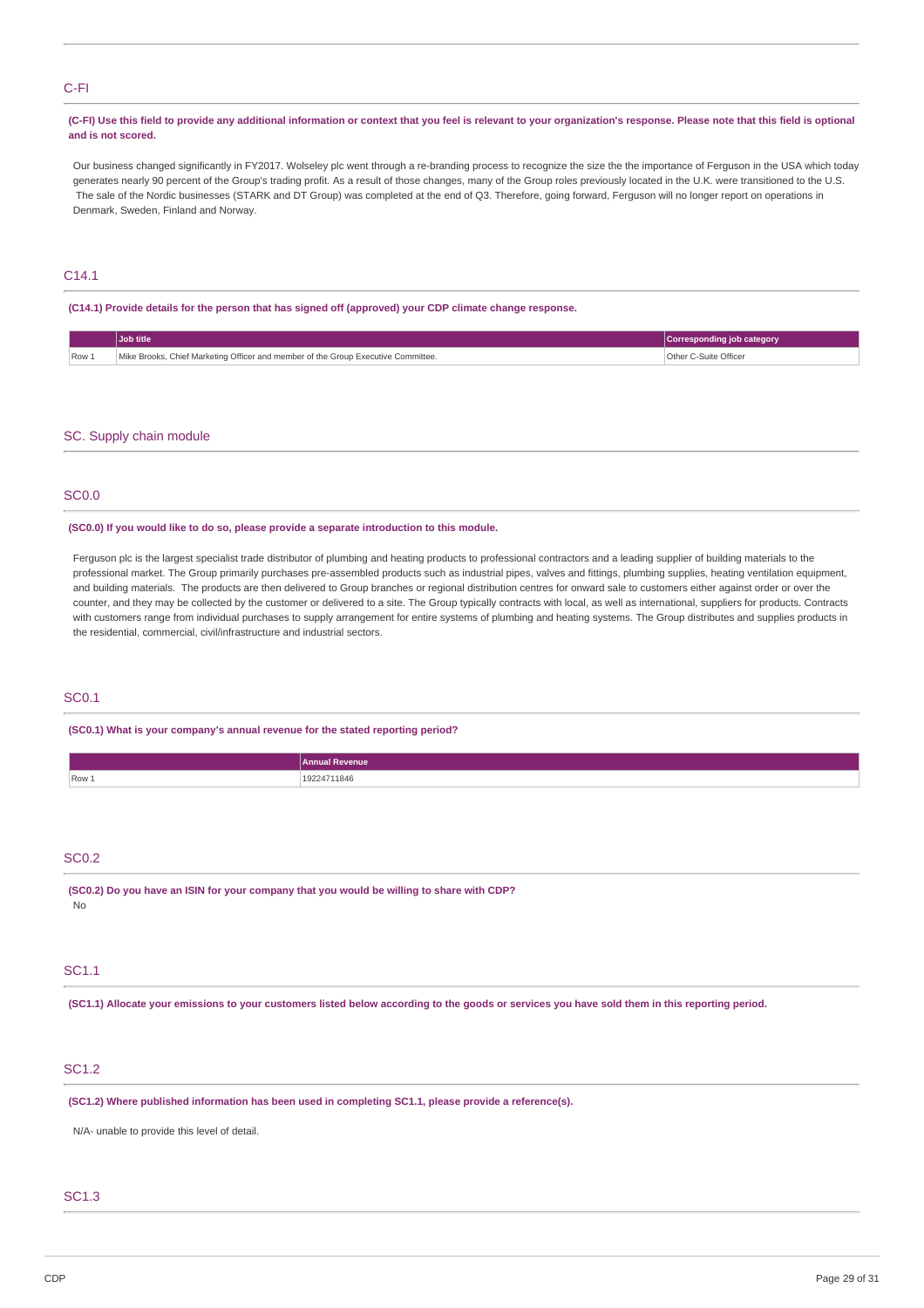### (SC1.3) What are the challenges in allocating emissions to different customers, and what would help you to overcome these challenges?

| <b>Allocation challenges</b>                                                                  | Please explain what would help you overcome these challenges                                                                                                                                                                            |
|-----------------------------------------------------------------------------------------------|-----------------------------------------------------------------------------------------------------------------------------------------------------------------------------------------------------------------------------------------|
| cost ineffective                                                                              | Diversity of product lines makes accurately accounting for each product/product line With over 44,000 suppliers, we must implement a more robust supplier management system to accurately provide this<br>information to our customers. |
| Customer base is too large and diverse to accurately track emissions to the<br>customer level | We are working to develop an omni-channel approach that will track emissions for each order, regardless of the channel.                                                                                                                 |

## SC1.4

**(SC1.4) Do you plan to develop your capabilities to allocate emissions to your customers in the future?** Yes

# SC1.4a

## **(SC1.4a) Describe how you plan to develop your capabilities.**

Developing these capabilities will require integrating carbon data into our supplier management platforms and our logistics network. We will be developing a 5 year plan for our Sustainability Program that will include these goals.

# SC2.1

(SC2.1) Please propose any mutually beneficial climate-related projects you could collaborate on with specific CDP Supply Chain members.

# SC2.2

(SC2.2) Have requests or initiatives by CDP Supply Chain members prompted your organization to take organizational-level emissions reduction initiatives? Yes

## SC2.2a

(SC2.2a) Specify the requesting member(s) that have driven organizational-level emissions reduction initiatives, and provide information on the initiatives.

## SC3.1

**(SC3.1) Do you want to enroll in the 2018-2019 CDP Action Exchange initiative?** No

## SC3.2

**(SC3.2) Is your company a participating supplier in CDP's 2017-2018 Action Exchange initiative?** No

## SC4.1

(SC4.1) Are you providing product level data for your organization's goods or services, if so, what functionality will you be using? No, I am not providing data

## SC4.2d

(SC4.2d) Have any of the initiatives described in SC4.2c been driven by requesting CDP Supply Chain members? No